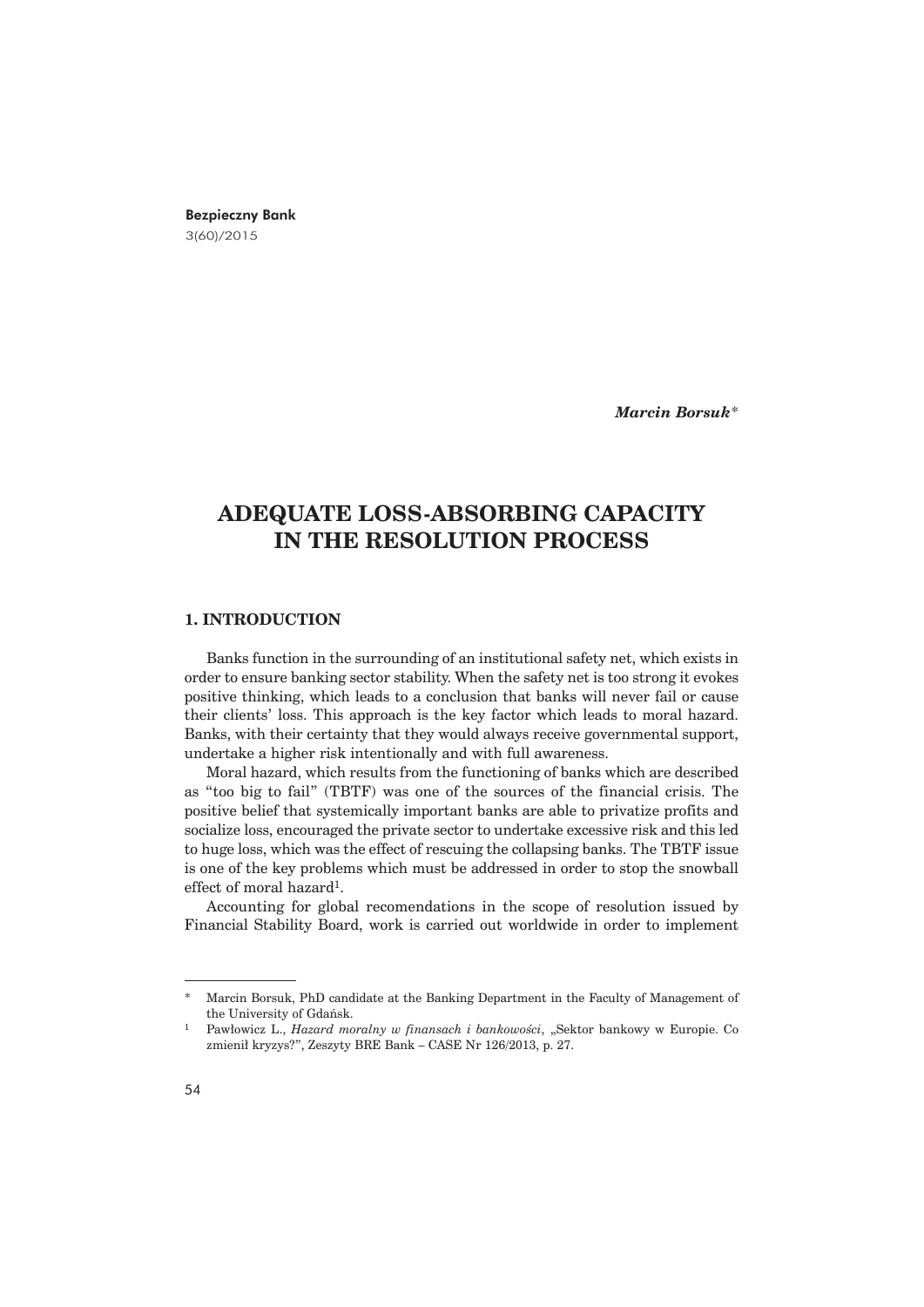more reliable mechanisms of resolution, which would be systematized, transparent and effective in<sup>2</sup>:

- (i) reducing the systemic risk and limiting the moral hazard phenomenon by enabling a controlled collapse of TBTF banks,
- (ii) breaking the feedback loop between insolvent and non-insolvent sovereigns,
- (iii) dissuading from undertaking excessive risk and minimize the need to grant support to the banks.

The main purpose of this article is to present recent regulatory initiatives which are expected to enhance the banks' ability to absorb loss in the process of orderly resolution. The other purpose is an assessment of the influence of such regulations on the costs of financing Polish banks.

# **2. THE RESOLUTION MECHANISM IN CONTEXT OF THE TBTF DOCTRINE**

Although politicians agree that banks should not be rescued with public money, the reality verifies this idea in a negative way. This happens because credit institutions play a particular role in the overall economy and their uncontrolled collapse might lead to a loss of people's trust in the whole banking sector. Financial support provided for restructuring and maintenance of critical functions of banks during the financial crisis may be recognized ex-post as reasonable if the dissemination effect is limited and if it adds to the maintenance of financial stability3. However, engaging public financial resources for this purpose and no organized mechanism of such intervention evokes many negative side effects and is not optimum from the social point of view.

The public protective umbrella spread over banks which are "too big to fail" is a source of many negative problems, such as: unfair competition, excessive risk taking and high costs for the public sector. What is more, the experimental research shows that the maintenance of insolvent banks (so called "zombie" banks, with almost zero economic value) caused by fears of a credit crunch often leads to even worse economic consequences, such as stagnation of credit actions, anemic economic growth, costs of financial aid, than in case of a fast recognition of loss and reorganization (or possibly liquidation) of credit institutions<sup>4</sup>.

<sup>2</sup> *Adequacy of loss-absorbing capacity of global systemically important banks in resolution*, Consultative Document, FSB, 10 November 2014, http://www.financialstabilityboard.org/wp-content/uploads/TLAC-Condoc-6-Nov-2014-FINAL.pdf (access 28.04.2005).

Laeven L., Valencia F., *Resolution of Banking Crises: The Good, the Bad, and the Ugly, in Financial Crises: Causes, Consequences, and Policy Responses*, IMF, 2014, p. 9.

<sup>4</sup> Admati A.R., DeMarzo P.M., Hellwig M.F., Pfleiderer P., *Fallacies, Irrelevant Facts, and Myths in the Discussion of Regulation: Why Bank Equity is Not Socially Expensive*, Rock Center for Corporate Governance at Stanford University Working Paper 86, 2011, p. 50.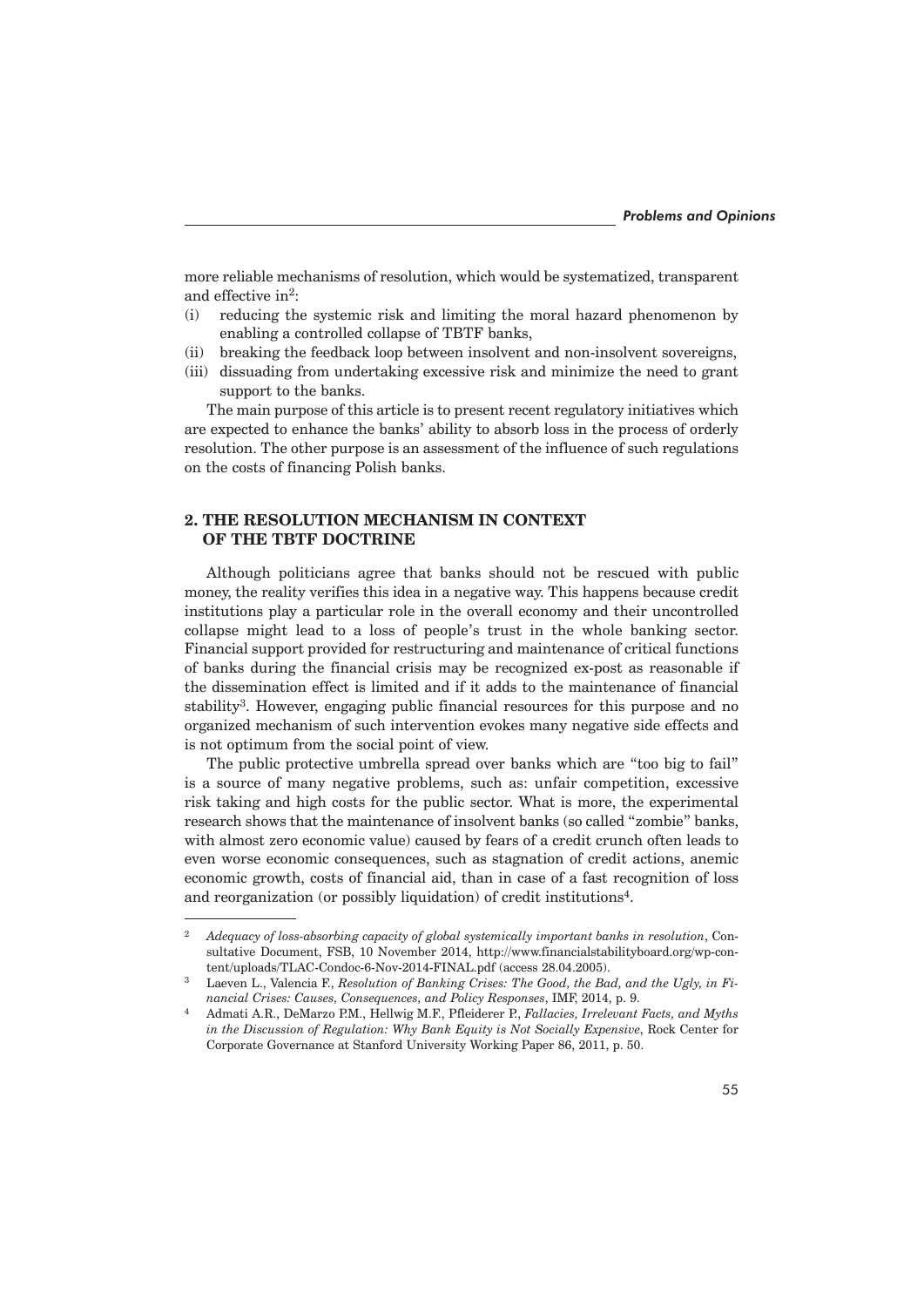3(60)/2015

Since bank creditors with systemic importance do not bear the full costs of bankruptcy, they are ready to provide financing without paying enough attention to the analysis of a bank risk profile, which encourages credit institutions to lift financial leverage and take on more and more excess risk. SIBs, with their competitive advantage over banks, which generate smaller systemic risk, may engage more intensely in risky activities and they may increase systemic risk. What is more in such a situation, the TBTF institutions may be more inclined to build their competitive dominance by aiming at a fast increase of assets in order to gain profits through scale of activity and maximize the expected value of implicit public guarantees. In effect, the public financial support granted to rescue SIBs in case of financial difficulties often appears to be huge (image 1).

## **Image 1. Influence of implicit public guarantees on the TBTF institutions balance**



Source: author's conclusions based on: *Global Financial Stability Report*, IMF, April, 2014, p. 103.

The problem of TBTF institutions grew significantly during the financial crisis. In order to support threatened banks and in order to protect financial stability, governments were ready to grant various kinds of support, such as recapitalization, provision of guarantees for various types of assets and liabilities, supporting mergers and acquisitions<sup>5</sup>. The above actions left no doubt that SIBs could count on support from public resources. The countries that managed to get up after the crisis have been left with even more serious problems. In effect of mergers

<sup>5</sup> Stolz p., Wedow M., *Extraordinary Measures in Extraordinary Times: Public Measures of Support of the Financial Sector in the EU and the United States*, European Central Bank Occasional Paper No. 117, Frankfurt, 2010, p. 7.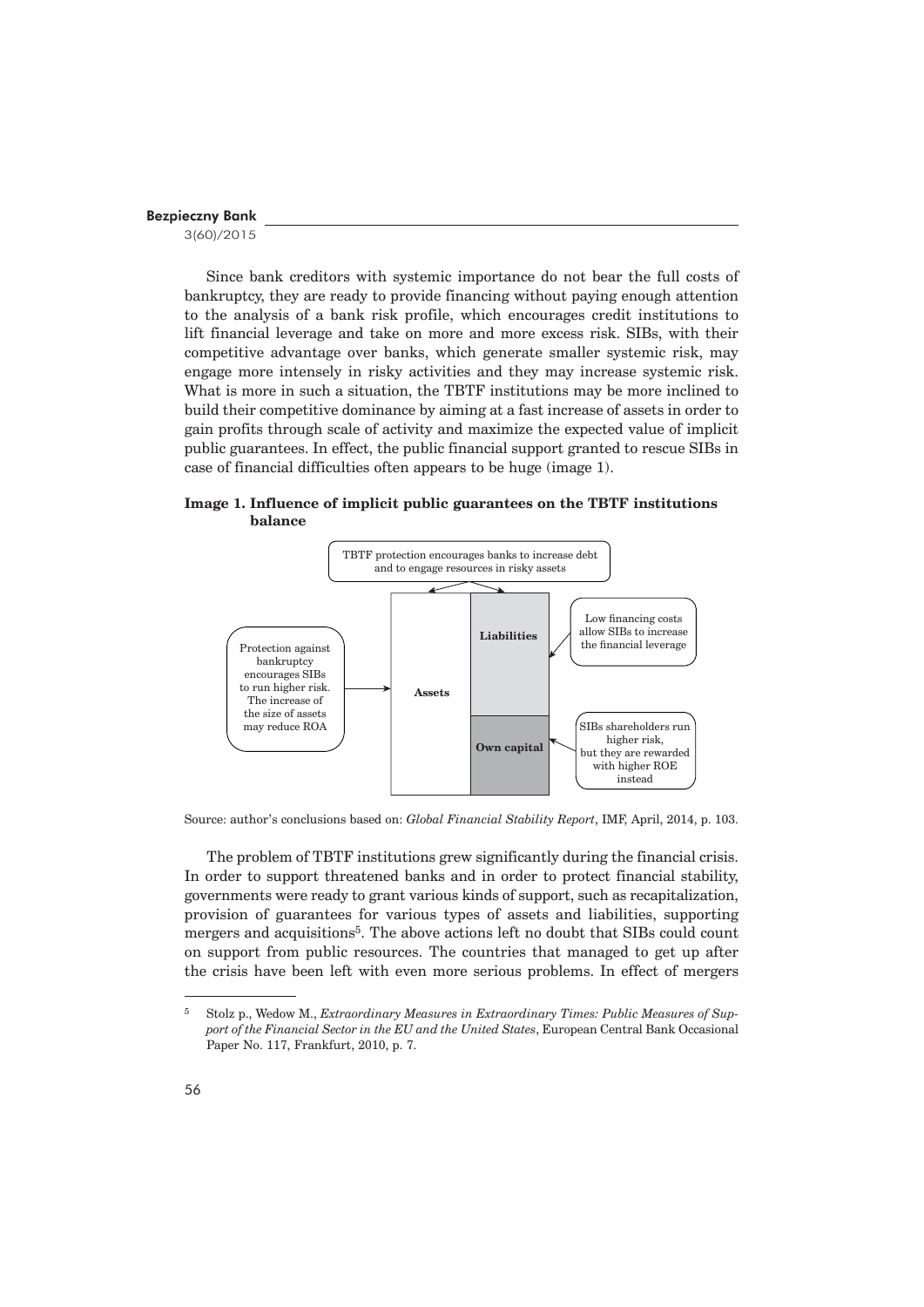and acquisitions the banks appeared to grow even more than before the crisis. In certain countries, smaller institutions, highly complex and with many crossborder connections and political importance also appeared to be too big to fail (see Ireland), and sometimes they were too numerous to fail.



**Image 2. Implicit public guarantees in relation to G-SIBs (in billions of USD)**

Note: the amount of implicit public guarantees has been assessed based on the average of three methods applied by IMF.

Source: author's conclusions based on: *Global Financial..., op. cit*., s. 119.

Extensive empirical research confirms the thesis that if a bank has the status of a TBTF institution it leads to profits in the scope of costs of obtaining financing and it leads to a reflection that the expected public support in case of financial difficulties is a hidden form of public donation for such banks $6$ . In this aspect it is worth noticing that the IMF research, which – based on a sample of banks defined as TBTF – quantified the value of implicit public guarantees, which make the banks included in the G-SIBs group generate savings in the form of lower costs of financing (image  $2^7$ . The competitive advantage achieved in this way disrupts

<sup>6</sup> Tsesmelidakis Z., Merton R., *The Value of Implicit Guarantees*, IMF Working Paper No. 12/128, 2012, p. 1.

<sup>7</sup> The size and the direction of shaping the TBTF subventions is diverse and depends on geographic location. IMF estimates that the G-SIBs financing costs in 2013 were lower in relation to an average bank by about 15 bp. in the USA, 25–60 bp. in Japan 20–60 bp. in Great Britain, and in the eurozone by about 60–90 bp. In the analyzed period, in all developed economies apart from EU, the subventions dropped after peaks, which occurred during the financial crisis. An increase in implicit subventions in EU in 2012 may result from a debt crisis in the eurozone. In the USA the subventions dropped considerably during a discussion and after resolving a Dodd Frank regulation and from then on, they have been stable. Nevertheless, the expected value of public guarantees for SIBs, which are in financial difficulties, is higher than before crisis. *Global Financial…, op. cit.*, s. 104.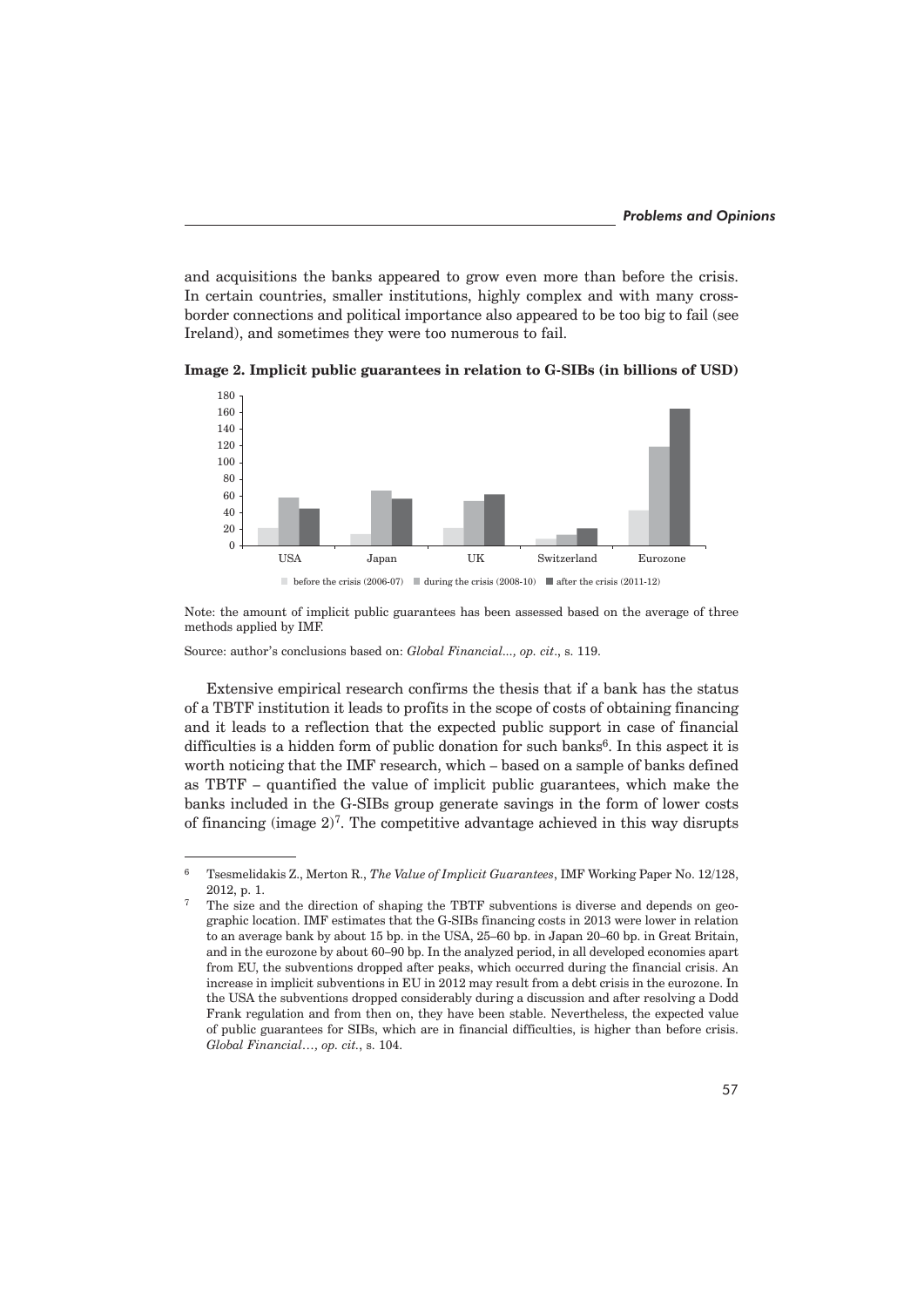3(60)/2015

the market mechanism and influences higher and higher risk accumulation in the balances of these institutions. Undertaking additional efforts appears to be necessary in order to deal with the problem of TBTF institutions and finally to lead to a situation in which the advantage of cheaper financing resulting from implicit subsidies is eliminated. That is why due to the already mentioned incentives to undertake irrational risk it is believed that regulations must admit the option of bank collapse and clients' share in loss, at least partially.

#### **3. TOTAL LOSS ABSORBING CAPPACITY – TLAC**

For more years than a decade, the global banking system has evolved in the direction of a specific market structure with a small number of giant banks, high level of concentration, relatively low market entry and exit ratio. This trend has been clearly noticeable in recent years. In 1998 five biggest global banks held circa 8 percent of global banking assets. In 2008 the group doubled its share in the market up to the level of 16 percent.<sup>8</sup>

The EU banking sector is still very big in absolute terms (42,9 trillion euro) and in relative terms (it represents almost 350 percent of the EU GDP) (image 3). The size of the biggest EU banks in the individual perspective corresponds more or less to the GDP of the country of origin, or is close to this value. Such banks remain too big to fail and at the same time too big to be rescued, and too complex from the point of view of reorganization and orderly resolution9.

The above trend shows that banks continued to build their TBTF status, and at the same time they were enhancing their bargaining position in the context of public subsidies. Therefore, even stronger frames of the reorganization mechanism and orderly resolution may fail when it comes to reorganizing or resolving a bank, which belongs to the group of institutions described as TBTF<sup>10</sup>.

That is why FSB started in November a process of consultations over regulations aiming at the increase of capital requirements for global banks of systemic importance. The draft new standards shall oblige global banks of systemic importance to build a capital buffer, the Total Loss Absorbing Capacity<sup>11</sup>. The main

 <sup>8</sup> Haldane A.G., *Banking on the state*, BIS, BIS Review 139/2009, p. 5, http://www.bis.org/review/ r091111e.pdf (access: 25.04.2015). 9 *Proposal for a regulation of the European Parliament and of the Council on structural measures* 

*improving the resilience of EU credit institutions*, 2014/0020 (COD), http://eur-lex.europa.eu/ procedure/EN/1041635 (access: 20.04.2014).

<sup>10</sup> *Thematic Review on Resolution Regimes-Peer Review Report*, FSB, April 2013, https://www. financialstabilityboard.org/publications/r\_130411a.pdf (access 28.04.2005).

<sup>11</sup> *Adequacy of loss-absorbing capacity of global systemically important banks in resolution*, Consultative Document, FSB, 10 November 2014, http://www.financialstabilityboard.org/wp-content/uploads/TLAC-Condoc-6-Nov-2014-FINAL.pdf (access 28.04.2005).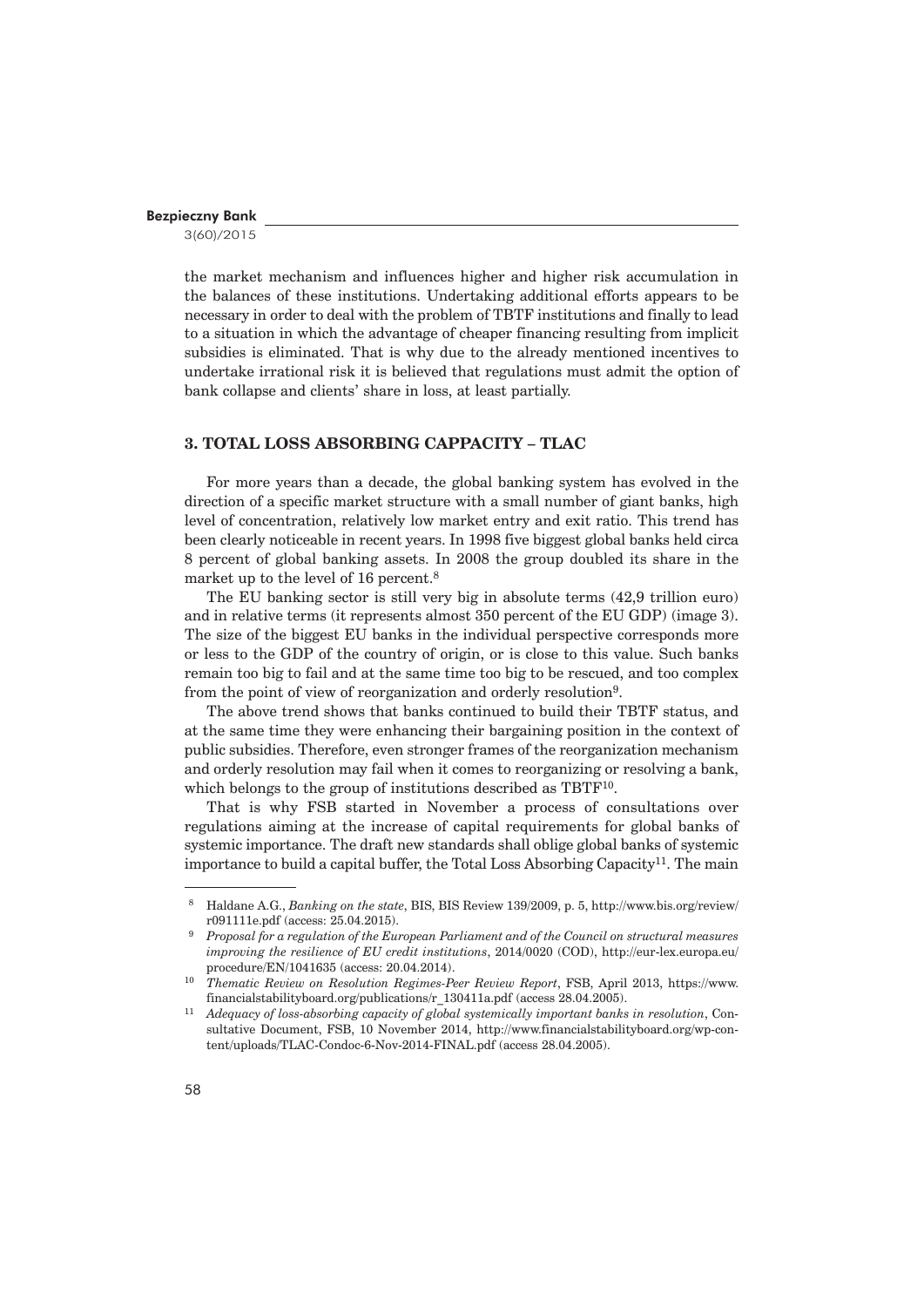intention of FSB is to overcome the problem of TBTF institutions by a guarantee that G-SIBs have enough loss absorption and recapitalization capacity. Only in such a case the process of reorganization and orderly resolution may ensure continuing financial and economic functions and the institutions and taxpayers' money shall not be used to rescue them.



**Image 3. Assets of the banking sector in relation to GDP of a given country**

Source: author's conclusions based on: Eurostat (http://ec.europa.eu/eurostat/web/national-accounts) i ECB (http://sdw.ecb.europa.eu/browse.do?node=71390).

Following the new proposal, G-SIBs shall be obliged to maintain in the I Pillar capital in the amount of 16–20 percent of risk weighted assets and the leverage ratio at least twice as high as the level of 3 percent proposed by Basel III (image 4).

## **Image 4. Minimum TLAC level in relation to G-SIBs**



Note: TEC – total exposure measure, which is the basis to calculate the financial leverage ratio. Source: author's conclusions.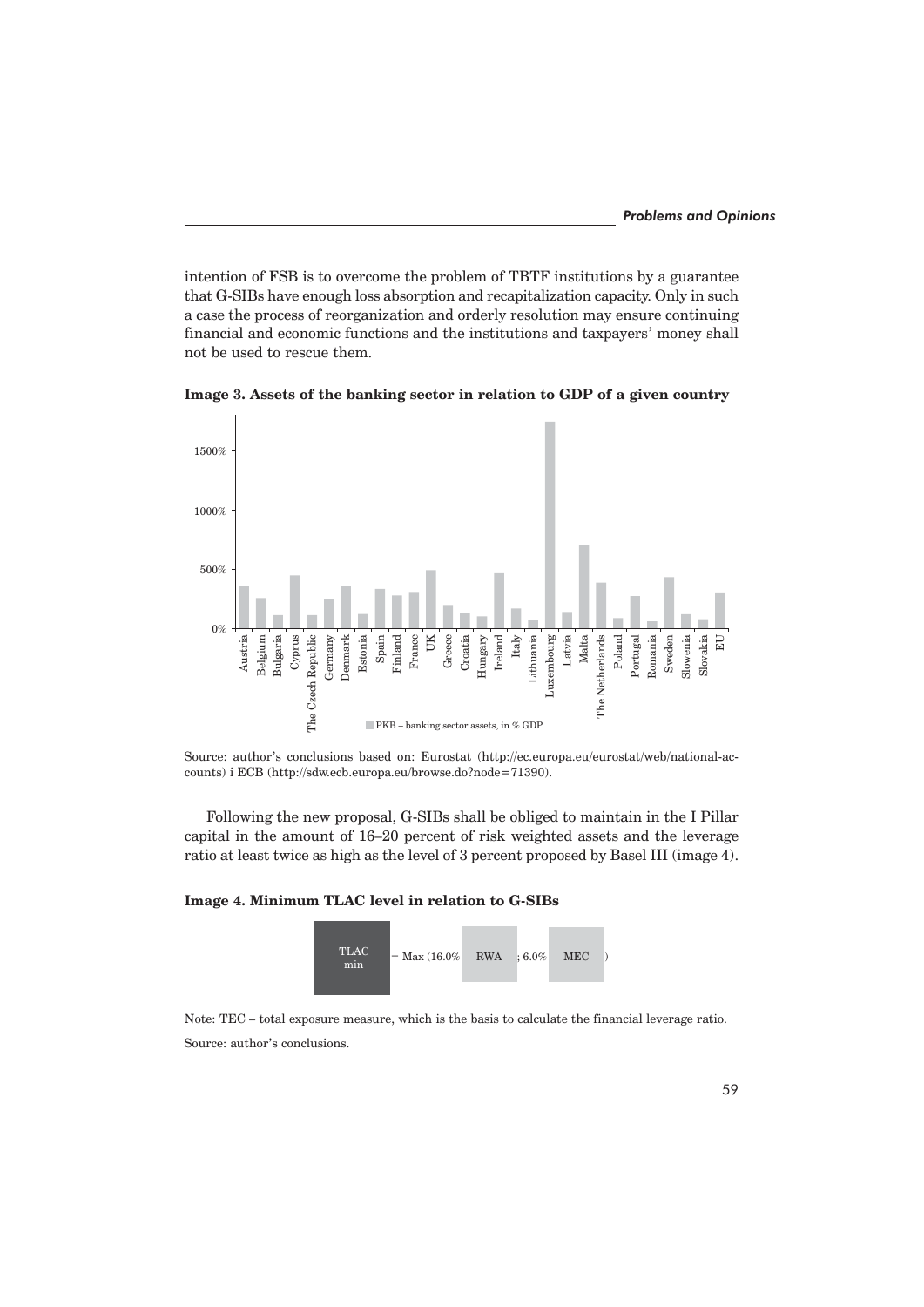3(60)/2015

The proposed capital reserves and eligible liabilities is supposed to ensure continuity of critical bank functions in its reorganization process and orderly resolution and to protect taxpayers against covering costs of such insolvency by eliminating the necessity to apply the bail-out mechanism by the state or the central bank<sup>12</sup>. Simultaneous reference of TLAC to the level of risk weighted assets and the financial leverage ratio allows for a possible correction of the TLAC requirement in a situation in which appears to be decreased in effect of a risk assessment method which is applied internally by a bank (IRB approach). Thus, the proposal to implement a buffer is a development of the earlier presented idea that the Basel III framework should constitute a lower, not an upper limit in the scope of minimum capital requirements for cross – border bank institutions.

| Category (Buffer) | G-SIBs in the alphabetical order                                                                                                                                                                                                                                                                                                  |  |  |
|-------------------|-----------------------------------------------------------------------------------------------------------------------------------------------------------------------------------------------------------------------------------------------------------------------------------------------------------------------------------|--|--|
| 5(3.5%)           | none                                                                                                                                                                                                                                                                                                                              |  |  |
| $4(2.5\%)$        | HSBC, JP Morgan Chase                                                                                                                                                                                                                                                                                                             |  |  |
| $3(2.0\%)$        | Barclays, BNP Paribas, Citigroup, Deutsche Bank                                                                                                                                                                                                                                                                                   |  |  |
| 2(1.5%)           | Bank of America, Credit Suisse, Goldman Sachs,<br>Mitsubishi UFJ FG, Morgan Stanley, Royal Bank<br>of Scotland                                                                                                                                                                                                                    |  |  |
| 1(1%)             | Agricultural Bank of China, Bank of China, Bank of New<br>York Mellon, BBVA, Group BPCE, Crédit Agricole Group,<br>Industrial and Commercial Bank of China Limited, ING<br>Bank, Mizuho FG,<br>Nordea, Santander, Société Générale, Standard<br>Chartered, State Street, Sumitomo Mitsui FG, UBS,<br>UniCredit Group, Wells Fargo |  |  |

**Table 1. G-SIBs at the end of November 2014**

Note: G-SIBs at the end of November 2014 assigned to particular categories reflecting the required level of additional loss absorbing buffer.

Sources: http://www.financialstabilityboard.org

TLAC may be composed of instruments which, in accordance with the Basel III framework, belong to the regulatory capital (among others: stocks, subordinated debt), as well as other forms of obligations, which will have to meet specific conditions. First, it is required that the obligations are subordinate to secured bonds, obligations resulting from derivative instruments and first of all guaranteed

<sup>12</sup> Gracie A., *Total Loss-Absorbing Capacity – the thinking behind the FSB Term Sheet*, BoE, Citi European Credit Conference, December 2014, p. 2, http://www.bankofengland.co.uk/publications/Documents/speeches/2014/speech783.pdf (access 28.04.2005).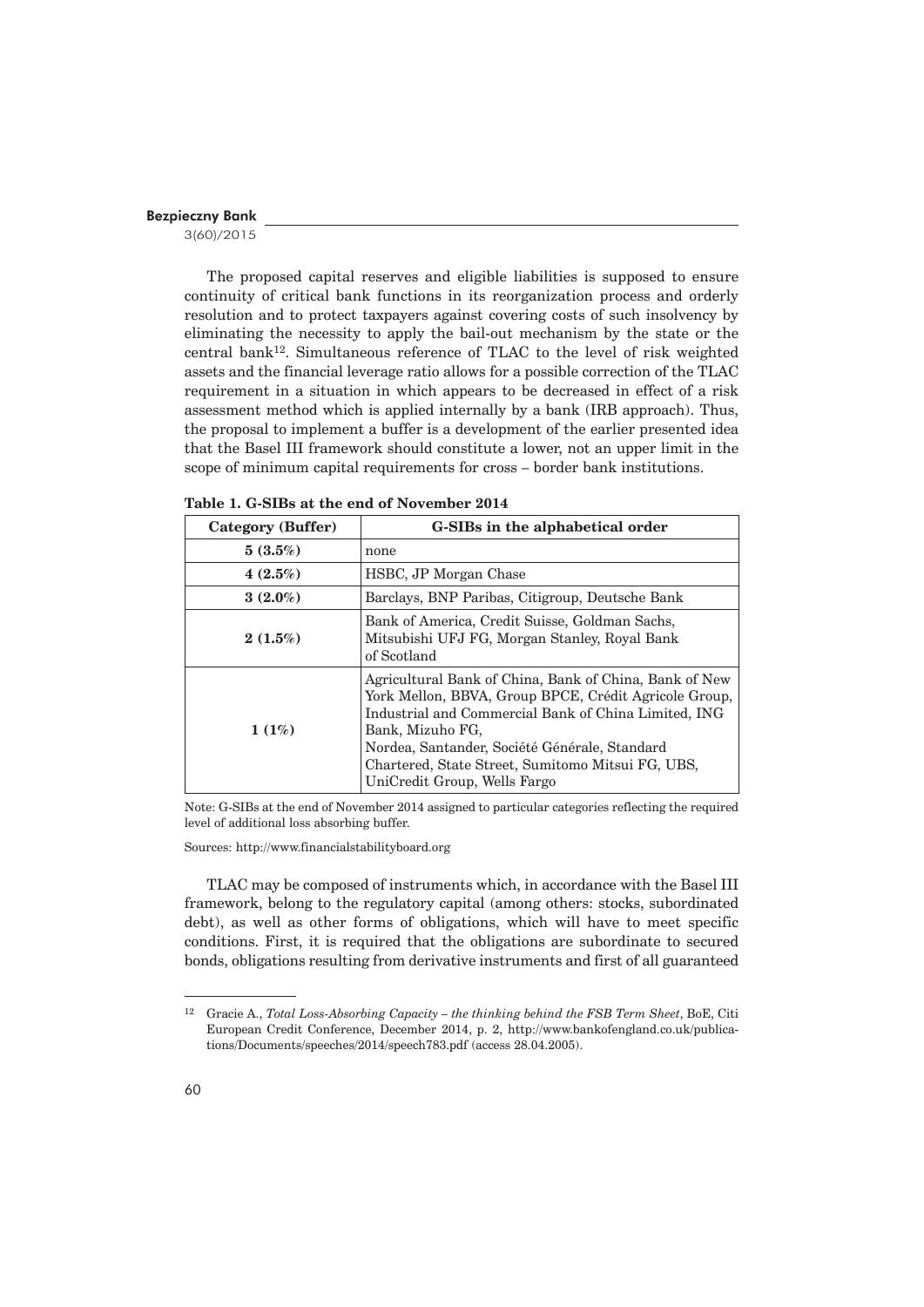deposits. It means that at the moment of a bank resolution, the owners of such debt instruments should take losses without exception. Second, such obligations must have maturities at least one year. Apart from the above, the FSB admits the possibility that qualified obligations shall include unsecured senior debt, but it will have to be contractually, regulatory or structurally subordinate, in a way which ensures that the obligations to such creditors are paid after satisfying the senior debtholders' claims in case if a bank fails<sup>13</sup>.

Moreover, the TLAC buffer should be composed in one third of eligible liabilities in order to ensure that the bank which experiences financial difficulties has enough resources to absorb loss and is able to undertake effective recapitalization in the resolution process. If a bank has not enough eligible liabilities, then the CET1 capital will have to be assigned to cover the minimum TLAC requirements14.

**Image 5. TLAC requirement proposed by FSB (Pillar 1 and Pillar 2)**



Source: author's conclusions.

The TLAC requirement in Pillar I shall definitely include all global banks of systemic importance. In order to account for the variety within particular G-SIBs, the supervisory authorities and resolution authorties shall be responsible for imposing additional requirements in the TLAC II Pillar. The requirement level in the II Pillar will depend on the recovery and resolution plans, systemic

<sup>&</sup>lt;sup>13</sup> The maximum contribution is to be limited to 2.5 percent RWA or more if the minimum TLAC requirement exceeds 16 percent of RWA.

<sup>14</sup> Gracie A., *Total…, op. cit.*, s. 4.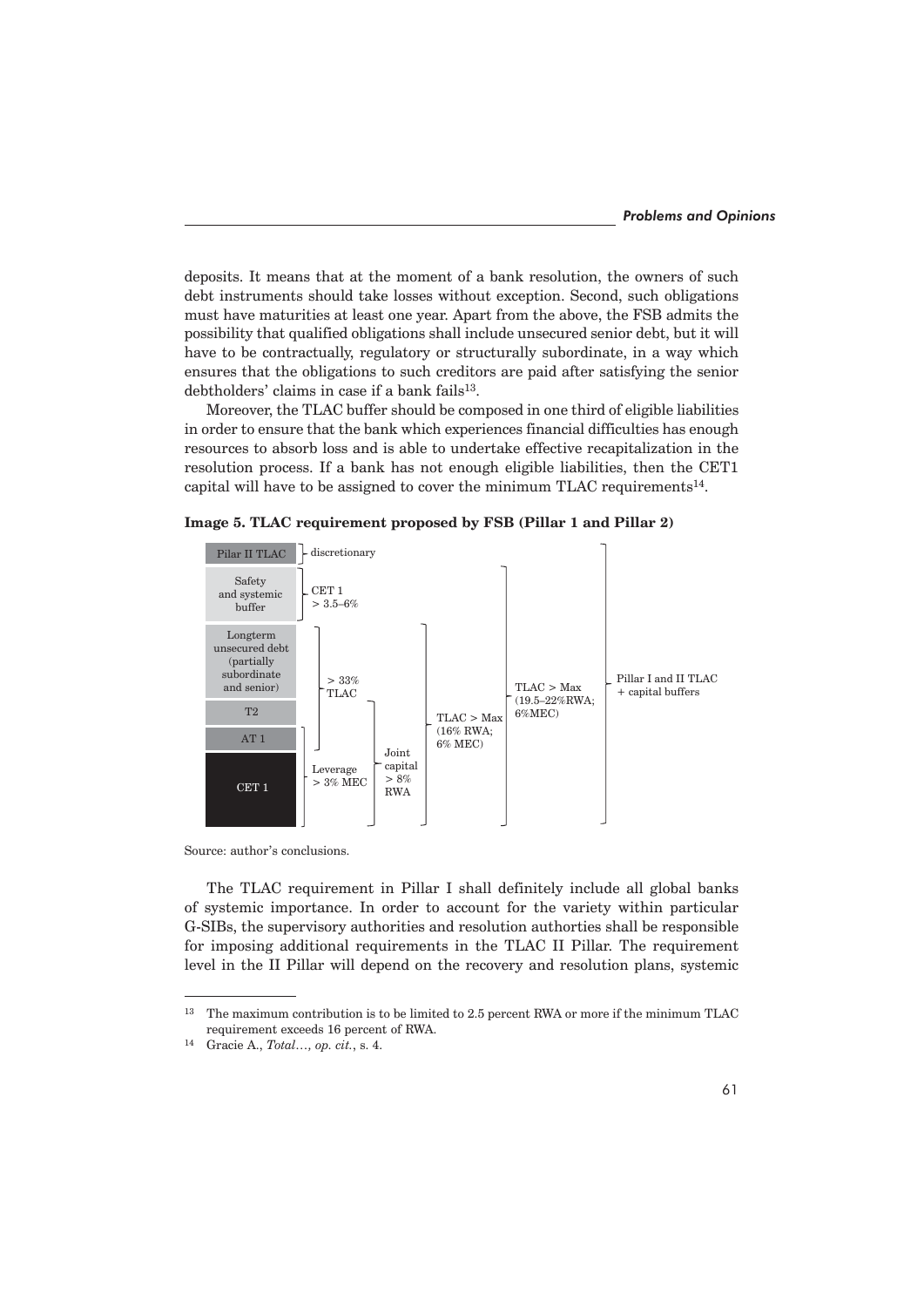3(60)/2015

meaning of the institution, business model, complexity and risk profile as well as the organizational structure. A threat of the additional TLAC requirement in the II Pillar will be a positive framework of incentives to simplify the structure and will make the institutions act in order to develop possibilities to complete effective resolution.

TLAC is the new prudential measure, which might influence the bank sector in a similar way as Basel III (especially with reference to G-SIBs) in terms of capital, risk and profitability management. Partial implementation of an uncovered privileged debt into the resolution process, as well as introducing high minimum capital requirements in Pillar I, will mean relevant changes in the way in which banks manage their financial structure. As visible in image 5, if capital buffers are binding, the capital requirements will considerably exceed 20 percent RWA.

Based on initial settlements the new capital norm of Pillar I will be enforced as of the beginning of 2019. It should be emphasized that the FSB proposal is a draft and that is why the consultation period and calibration of the ration shall have the key meaning in establishing the optimum TLAC level.

## **4. THE RESOLUTION MECHANISM IN EUROPE**

In the European Union the document, which establishes a common European legal framework of recovery and resolution of banks threatened with insolvency is the Bank Recovery and Resolution Directive (BRRD). It is based on three main pillars, which reflect various planning phases and recovery and orderly resolution: crisis prevention, early intervention and crisis management (image  $6$ )<sup>15</sup>.

The Directive equips public authorities with a reliable set of instruments enabling an early and rapid intervention in relation to institutions with financial problems on at the verge of collapse, in order to guarantee continuity of critical financial and economic functions of a given institution, with a simultaneous possibly maximized decrease of the impact of the institution's insolvency on the economy and financial sector. The provisions of the directive are transposed in EU members states based on minimum harmonization rules. In the bank union the supervision over banks and their resolution will be carried out at the same level of competence and based on maximum harmonization rule.

<sup>15</sup> *European Parliament and Council Directive 2014/59/UE of May 15th 2014 establishing framework for the needs of recovery and resolution tasks with reference to credit institutions and investment institutions, Official Gazette* EU 2014 L 173.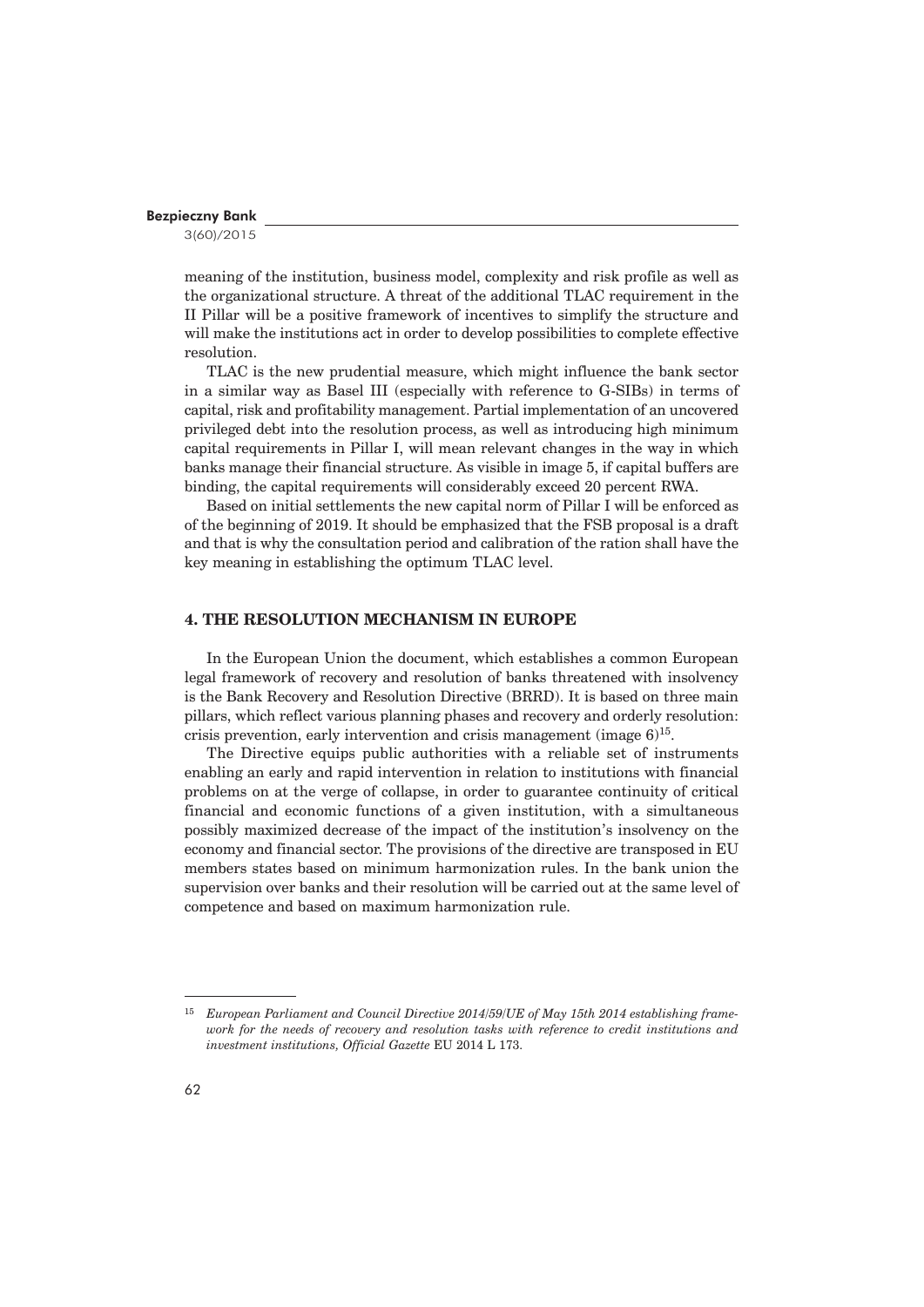

**Image 6. System recovery and orderly resolution of banks**

In this way, irrespective of whether if member states opted for their participation in SRM or against it, they will have to apply the same rules of consolidated prudential supervision and the provisions concerning resolution of banks. The fundamental difference consists in the fact that based on the directive the responsibility shall be given to public authorities, whereas the resolution mechanism will lead to a Single Resolution Board at the EU level and the procedure of transformation of financial institutions on the verge of insolvency16.

When analyzing the influence of the regulation on the costs of financing Polish banks it is worth paying special attention to:

- (i) the resolution mechanism,
- (ii) minimum requirement of own funds and eligible liabilities (MREL),
- (iii) the influence of the resolution strategy on the TLAC/MREL inside the bank group.

## **4.1. The bail-in mechanism**

Bail-in is one of the key tools among the resolution toolkit and is based on creditors' participation in public support granted to financial institutions in crisis,

Source: author's conclusions based on: *European Covered Bond Fact Book,* ECBC, 2014, p. 60.

<sup>16</sup> *Proposal for a regulation of the European Parliament and of the Council stablishing uniform rules and a uniform procedure for the resolution of credit institutions and certain investment firms in the framework of a Single Resolution Mechanism and a Single Bank Resolution Fund and amending Regulation (EU) No 1093/2010 of the European Parliament and of the Council*, 2013/0253 (COD), http://www.ipex.eu/IPEXL-WEB/dossier/document/COM20130520.do (access: 27.04.2015).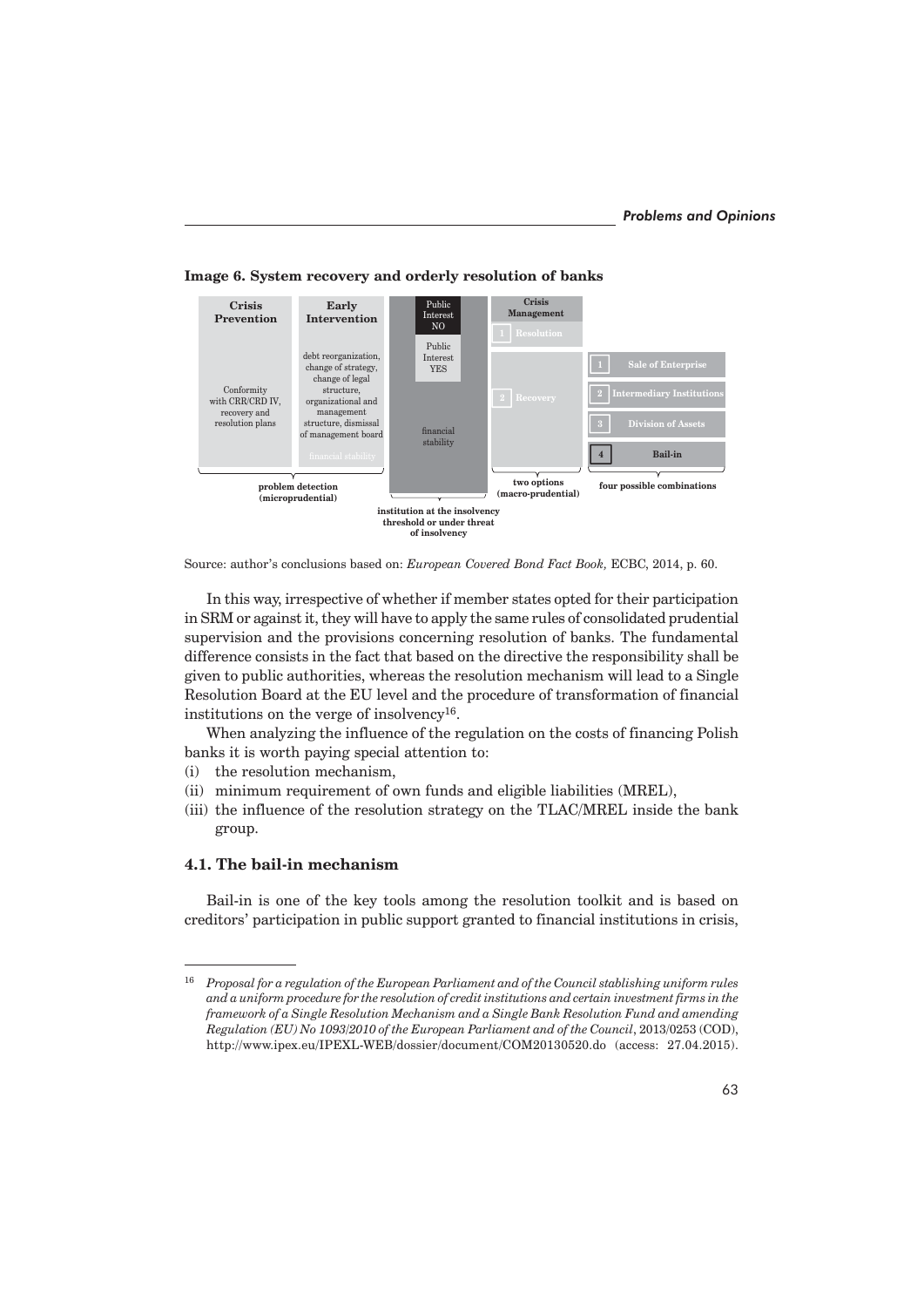3(60)/2015

which is supposed to restrict the phenomenon of moral hazard<sup>17</sup>. The mechanism is supposed to lead to the fact that costs of bank insolvency shall be first borne by its owners (shareholders), and then creditors, whose debt shall be converted into capital.

Resolution authorities should have proper rights and tools to convert all eligible labilities of institutions into own capital as necessary and with respect to the hierarchy of creditors' claims. That is why the resolution strategies prepared for banks envisage recapitalizations in the form of bail-in, which is supposed to support the process of recovery or resolution of credit institutions in a way which ensures continuity of critical functions of such institutions18. The reduction of the scale of obligations of a rescued institution to creditors is supposed to improve the bank's financial condition and the vision of loss is supposed to prevent financing such institutions by lenders at non-market interest rates<sup>19</sup>.





Source: author's conclusions based on: *European Covered Bond Fact Book,* ECBC, 2014, p. 61.

<sup>&</sup>lt;sup>17</sup> *Bail-in* is the opposite to the widely applied mechanism during the last financial crisis – bailout, which consisted in the protection of credit institutions against insolvency using public resources.

<sup>18</sup> *Key Attributes of Effective Resolution Regimes for Financial Institutions*, FSB, October 2014, p. 9, http://www.financialstabilityboard.org/wp-content/uploads/r\_141015.pdf

<sup>19</sup> Bañbuïa P., *Polityka makroostroĝnoĂciowa: przesïanki, cele, instrumenty i wyzwania*, NBP, Materiały i Studia nr 283, 2013, p. 73.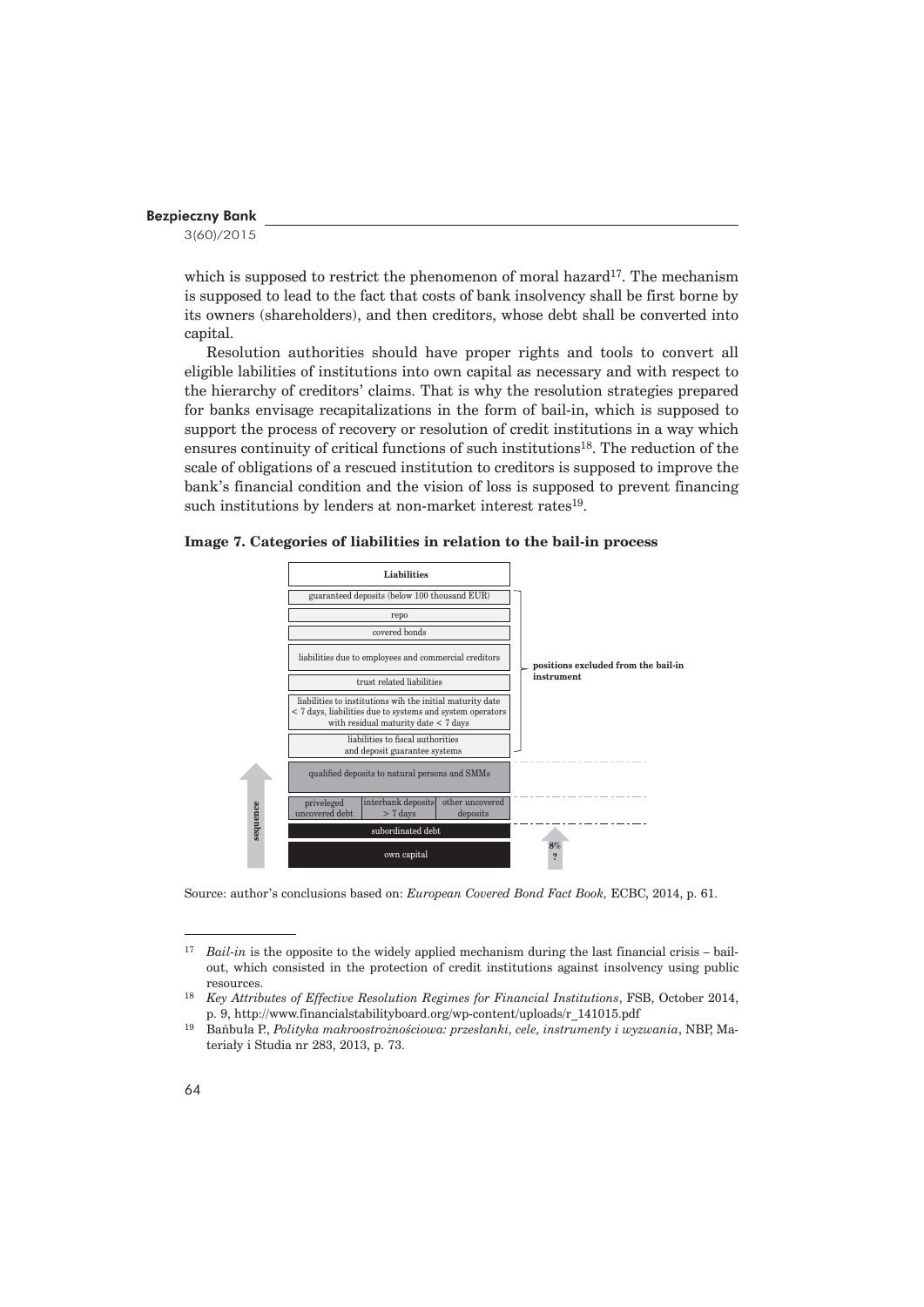Shareholders and creditors will have to bear the losses of a failing institution and cover them to the size of at least 8 percent of all liabilities of a bank in resolution. Losses not covered in the above way may be financed from a resolution fund<sup>20</sup>. Creditors are ascribed losses based on the agreed sequence of satisfying claims. Bail-in does not apply to guaranteed deposits up to 100 thousand euro, secured bonds, liabilities connected with trusts, liabilities resulting from interbank operations with maturity dates up to seven days, liabilities to employees and commercial creditors, tax liabilities and the deposit guarantee system<sup>21</sup>. Therefore the application scope covering subordinated liabilities is very broad. All other ones, first of all subordinated debt – may be converted. If the law on resolution enters into force as of 1 January 2016, the bail-in mechanism may be applied only a year and a half later.

From the point of view of financing costs, it is worth noticing that the bail-in mechanism influences the profitability of debt instruments. In case of covered liabilities, further decrease of their profitability is probable, because just like guaranteed deposits they will be excluded from the bail-in mechanism, which considerably limits the risk for potential investors. What is more, existing signals flowing from rating agencies indicate to the possibility of raising rating assessments of issues rated below the AAA level<sup>22</sup>.

On the other hand, in case of unsecured bonds, the bail-in mechanism proposed in the directive means that lenders will bear higher financial risk, because in the situation of a resolution of a credit institution, the debt shall be written down or converted into shares. Eligible liabilities may be recognized as a kind of a substitute of share capital because their role is supposed to be loss absorption in a situation of a financial institution. If investors assessed correctly the risk connected with such instruments, it is difficult to expect that they are willingly acquired by investors, when profitability is considerably lower than the required return from engagement in share $s^{23}$ .

<sup>&</sup>lt;sup>20</sup> Other rights of public authorities cover the possibility of sale or a merger of the bank during reorganization with another entity.

 $21$  In accordance with the BRR directive natural persons and small companies with deposits over 100 000 euro shall be treated with preference ("depositor preference"). They will not be charged with losses before other creditors subject to protection, namely in the sequence of bail-in mechanism application they will appear in the last position. Member states in the framework of their flexibility margin may in some situations decide on a full exclusion of natural persons and small companies from this mechanism. Preferential treatment of depositors should influence a higher stability of depositors, which, from the point of view of a bank, will limit liquidity risk.

<sup>22</sup> Marsh A., *Covered Bond Bail-in Benefit Prompts Moody's Ratings Proposal*, 2013.

<sup>23</sup> For an issuing institution an incentive to use such instruments might still potentially be the tax issues, if payments for investors in the period before the bail-in were recognized as costs of gaining income.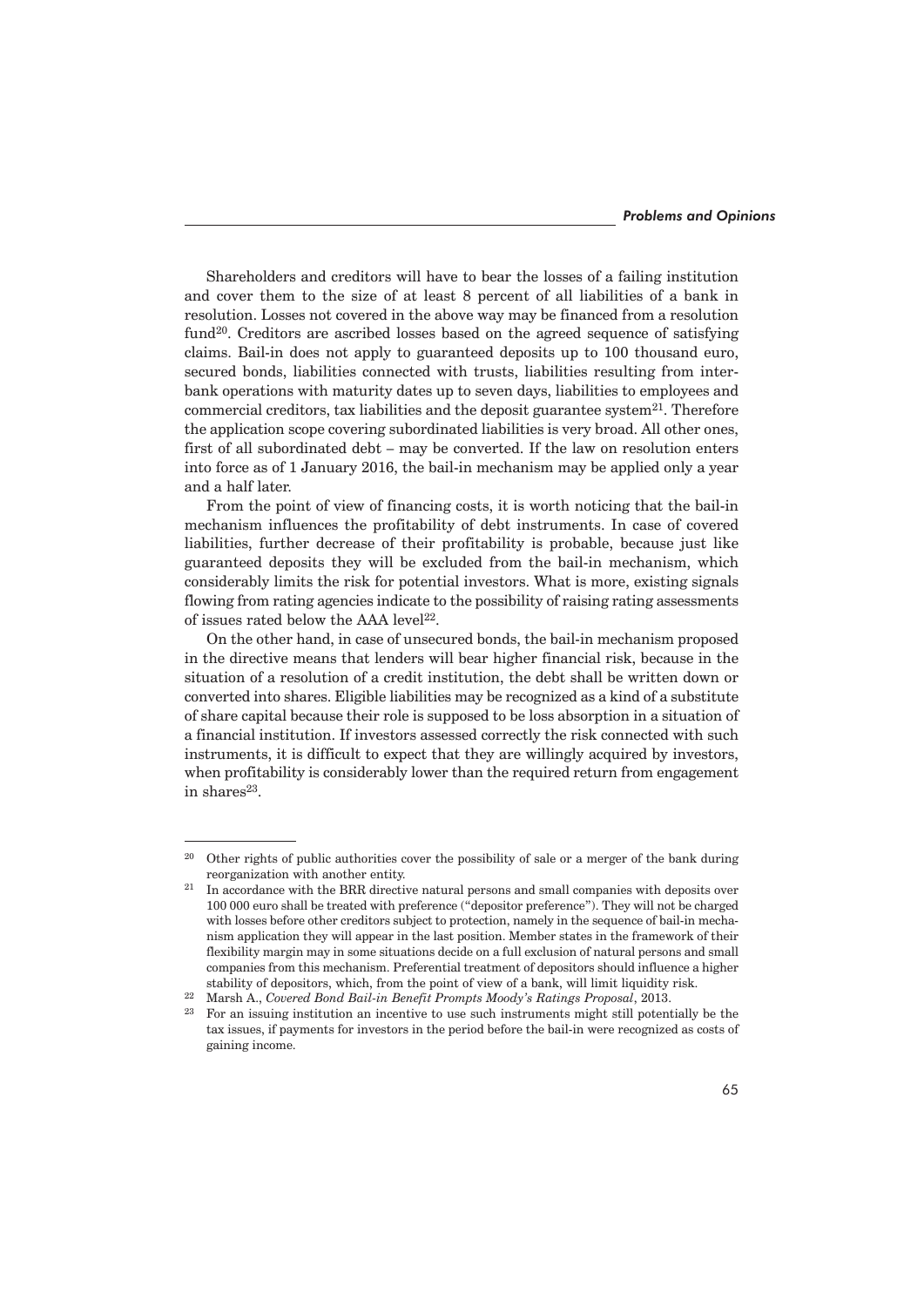3(60)/2015

Due to reallocation of risk to creditors, further revision of ratings is expected for the issues of unsecured banks, which is visible by the way, in the changes which external rating agencies undertake in their procedures and rating assessments<sup>24</sup>.

# **4.2. Minimum requirement of own funds and eligible liabilities – MREL**

In order to avoid a situation in which institutions reorganize their liabilities in a way which restricts the effectiveness of the bail-in or debt conversion, the banks in the European Union will be obliged to fulfill the so called minimum requirement for own funds and eligible liabilities, MREL). The entities covered by the directive shall be obliged to maintain a minimum size of own funds and eligible liabilities in relation to the joint value of liabilities and own funds in case if the bail-in mechanism is to be applied. Such an approach is supposed to ensure that banks will have enough available capital in order to absorb loss and carry out effective recapitalization.

Based on Regulatory Technical Standards prepared by the European Banking Authority25, MREL will be estimated for every bank (group of banks) separately, which will allow to account for individual features of a credit institution, namely the risk profile, business model, financing structure, systemic significance, resolution. Considering the fact that the resolution authority will have to deal with harmonized criteria as to MREL calibration, it is worth seeing the most important guidelines specified in RTS (image 8).

## **Image 8. Sample MREL calibration based on RTS criteria**



Source: *EU loss-absorbing capacity requirement: final MREL guidelines*, BBVA, 2015, s. 5.

<sup>24</sup> *How A Bail-In Tool Could Affect Our Ratings On EU Banks*, S&P, 2012, May 10.

<sup>25</sup> *EBA Final Draft Regulatory Technical Standards on criteria for determining the minimum requirement for own funds and eligible liabilities under Directive 2014/59/EU*, (EBA/RTS/2015/05).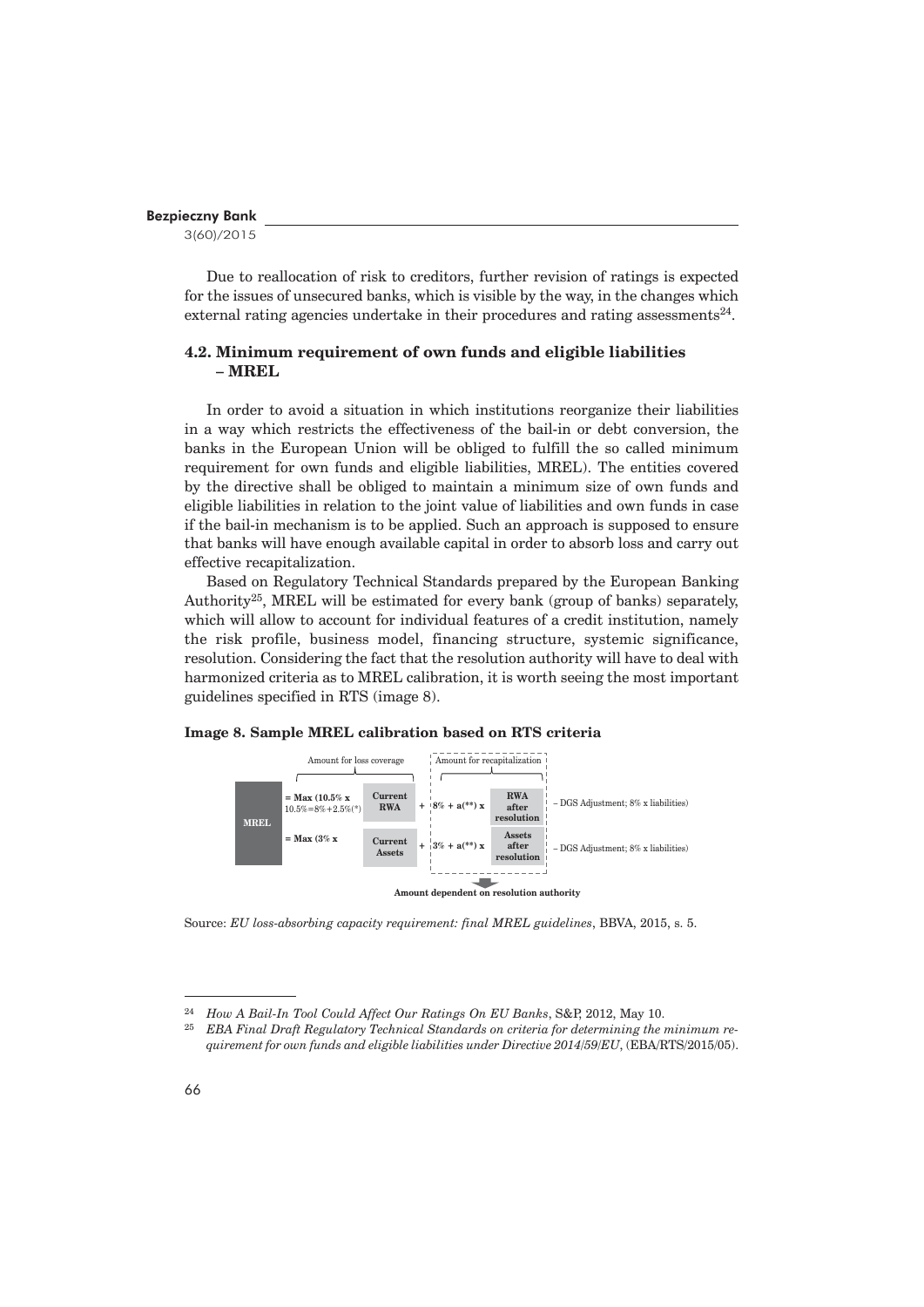First, the starting point to determine CRD are minimum capital requirements, including Pillar 2, the "supervisory floor" ("Basel 1 floor") and capital buffers resulting from the CRD pack  $IV^{26}$ . It means that resolution authorities must implicitly rely on supervisory assessment of the loss level, which banks should be able to absorb and the capital level indispensable to continue activity<sup>27</sup>.

Second, the component connected with recapitalization is supposed to serve two main purposes. After reorganization the bank must meet supervisory requirements in the scope of capital norms accounting for capital buffers and it must be considered reliable in the market. In effect, the bank after reorganization should maintain at least such a level of capital as before reorganization. For big banks, which shall be subject to the resolution process, MREL will be equal at least to a double amount of minimum capital requirements. On the other hand, for smaller banks which may be liquidated in the normal insolvency procedure, the recapitalization buffer will be equal to zero. The amount to carry out recapitalization will considerably depend on the resolution strategy preferred by the authorities.

Third, the resolution authorities must account for the scale in which the deposit guarantee system may participate in financing the resolution (DGS adjustment). The above criterion may appear relevant for banking systems, where the financial structure is based on clients' deposits.

What is more, the resolution authorities, while determining MREL, must account for the fact that resolution plans may entail certain categories of obligations which will be excluded from the resolution process. In such cases MREL should be corrected "upwards" in order to compensate the shortage of eligible instruments. What is more, in case of systemically important institutions (mainly G-SIBs and O-SIBs) the resolution authority should evaluate if the MREL level is sufficient to ensure that the conditions which allow for the use of resources from the resolution fund will be fulfilled (8 percent of shareholders' and creditors' own share). Due to high priority of the border point at the level of 8 percent pursuant to the BRR directive, it may be a benchmark for other credit institutions which are not identified as systemically important institutions.

Accounting for the rule of proportionality the systemically important banks, in accordance with the FSB guidelines, shall be covered with the above requirements. In their case MREL should be compatible with the Total Loss Absorbing Capacity buffer proposed by the Financial Stability Board. Contrary to TLAC, MREL shall

<sup>&</sup>lt;sup>26</sup> However, it should be noted that if capital requirements based on risk weighs are less binding for banks than the financial leverage ratio, then the amount absorbing loss shall be the amount resulting from the financial leverage ratio.

<sup>27</sup> In certain circumstances the resolution authorities can decide to correct them on account of the idiosyncratic risk of an institution, namely the size, the business model, the financing model and the bank risk profile. By the way, institutions which may be subject to the resolution process are awarded.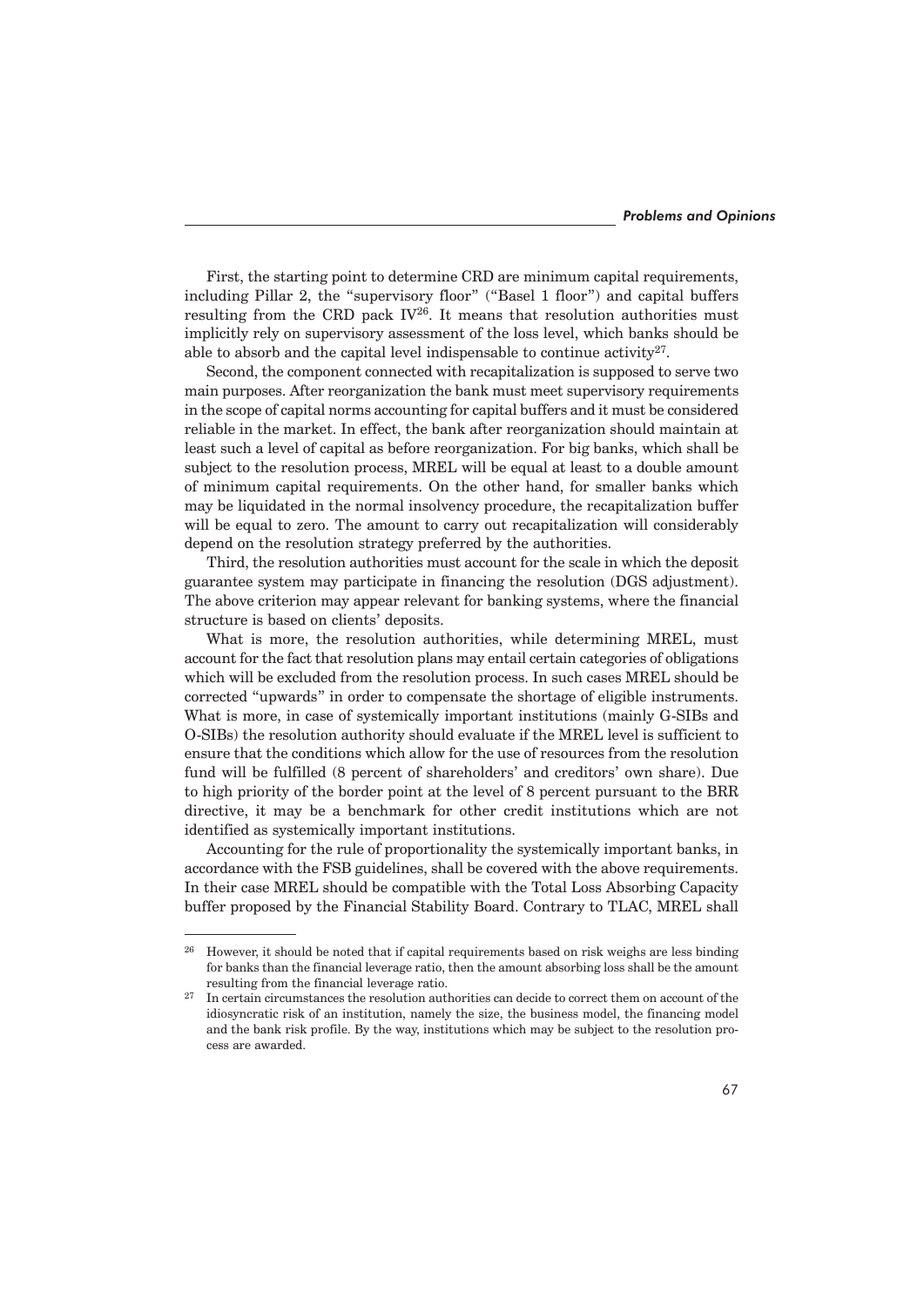3(60)/2015

concern all banks acting in the territory of the EU and will be enforced as of 1 January 2016, although a transitional period is planned, which may last until 2020.28

## **4.3. Influence of resolution strategy on the placement of the TLAC/MREL buffer in a group**

If the resolution authority states during the planning process that undertaking resolution is in public interest, then one of the key issues is the choice of the target resolution strategy and undertaking a feasibility study. In case of bank capital groups and bank holdings it has a dominating influence on the placement of MREL/TLAC within such structures<sup>29</sup>. FSB guidelines how to prepare effective recovery and resolution strategies distinguish two possible approaches to apply on the cross-border level.

- (i) **Single point of entry (SPE)**, in which the powers and tools applied in the resolution process are implemented by the home resolution authority – both with reference to the controlling entity as well as dependent entities. This strategy is based on loss absorption on the highest consolidation level by write down or conversion of debt into capital issued by the home entity. Assuming that there is a sufficient LAC amount on the highest consolidation level in the bank group, dependent entities may continue their activity without the need to be subject to the resolution process.
- (ii) **Multiple point of entry (MPE)**, in which the powers and tools applied in the resolution process are implemented by two or more resolution authorities (so also by the host country authorities) to several entities within the group (so also to dependent companies). Every entity within the group should have appropriate external LAC so that the bail-in tool may be applied on the level of every dependent entity.

In the FSB consultancy document concerning the total loss absorbing capacity the so called external and internal LAC are distinguished. The external issue of capital and eligible liabilities debt is undertaken by an entity subject to the resolution mechanism or another recovery mechanism. The internal LAC issue is based on transactions within the group and it is carried out by relevant dependent

<sup>28</sup> Specifying a minimum standard by FSB (Pillar I) is one of the main differences in relation to the EBA approach. The European authority assumes that supervisory authorities and the resolution authorities are responsible for ensuring equal conditions of work for all entities subject to the regulation by establishing a minimum MREL level separately for every group of banks. That is why MREL in Europe may be fully treated as Pillar II requirement due to the fact that there is no common requirement in Pillar I.

<sup>&</sup>lt;sup>29</sup> Due to the fact that MREL and TLAC are mostly compatible, further in this work the Author shall use the abbreviation LAC.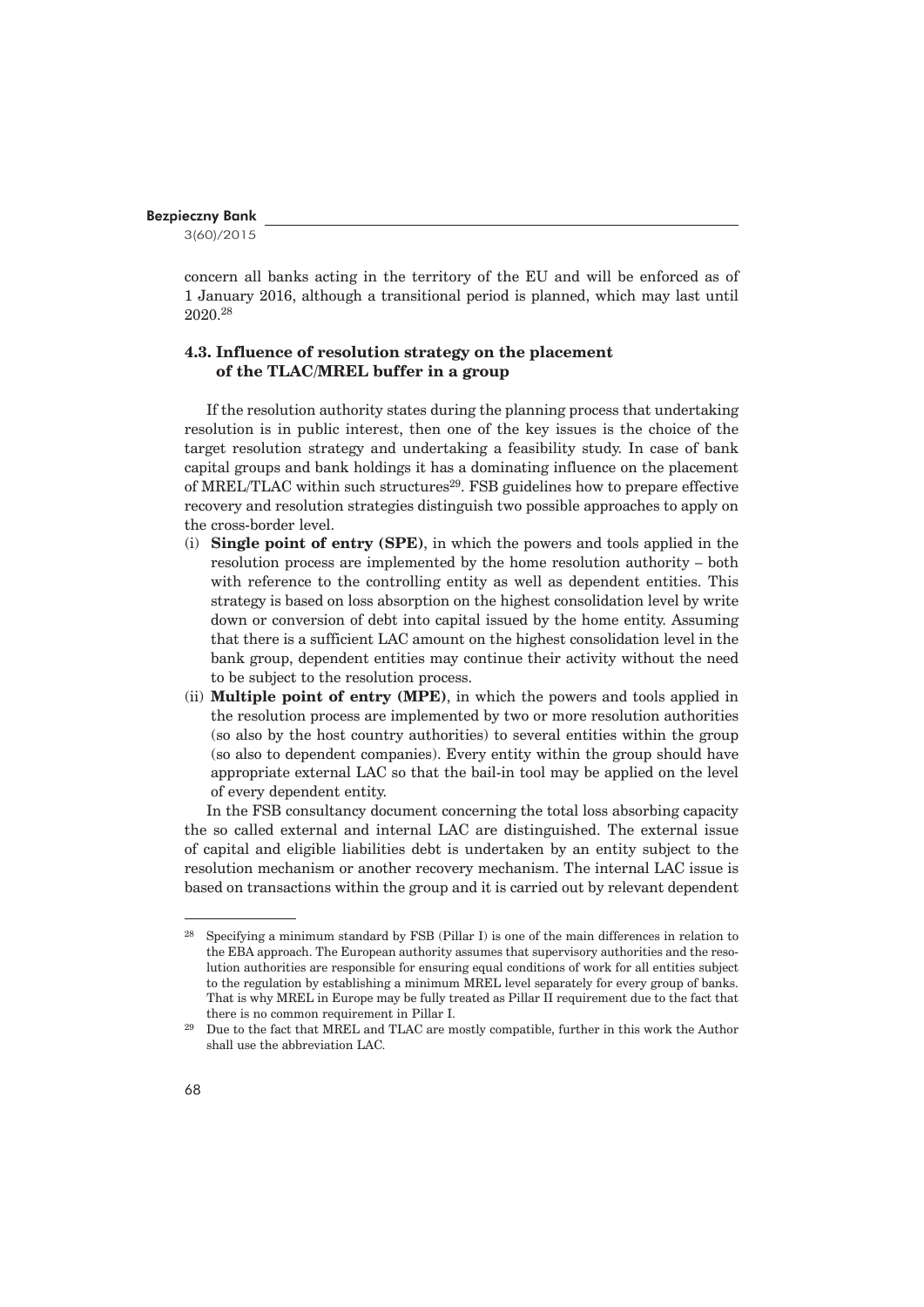companies<sup>30</sup>, which are directly subject to the resolution mechanism. The above solution is to serve mutual trust between the home and the host supervisors.

**Image. 9. Resolution strategies**



Source: http://european-economy.eu

The location of the loss absorption buffer within a group, as well as its form should be fully adjusted to a given resolution strategy (MPE, SPE). The choice of the internal group resolution strategy shall bear considerable consequences for dependent companies. When applying the SPE approach, the external LAC issue will have to be carried out by the controlling entity, which will later on transfer the capital down the organizational structure with the support of balance instruments or secured guarantees (internal LAC). It should be emphasized, however, that the internal LAC should be placed only in dependent companies with a relevant meaning for the group. In the MPE model the external LAC is required from every relevant dependent entity, which is the resolution or sub-group entity, but not at the consolidated level<sup>31</sup>. Nevertheless the "relevance" logic in the MPE model is a little bit different, because it assumes that the dependent companies, which play an important role in the local market (e.g. D-SIBs) should be entities which are directly subject to the resolution process and by the same token they can carry out external LAC issues regardless of their significance in the group. What is more, in the framework of MPE approach the LAC requirement in every point of entry should be based on the rules of the system shaped by a resolution authority from the home country, which also applies in relation to other institutions acting in the local market. Therefore the internal LAC is no more compatible with the MPE model.

<sup>&</sup>lt;sup>30</sup> The internal TLAC shall cover subsidiares which fulfill at least one of risk or size criteria: more than 5 percent of group RWA more than 5 percent of group revenue, more than 5 percent of the group leverage, significance for performing critical functions of the company.

<sup>&</sup>lt;sup>31</sup> The subgroup is composed of units, out of which one is the unit, to which the resolution mechanism is applied and all direct and indirect dependent entities, which are not subject to resolution or entities depending on a different entity subject to the resolution mechanism.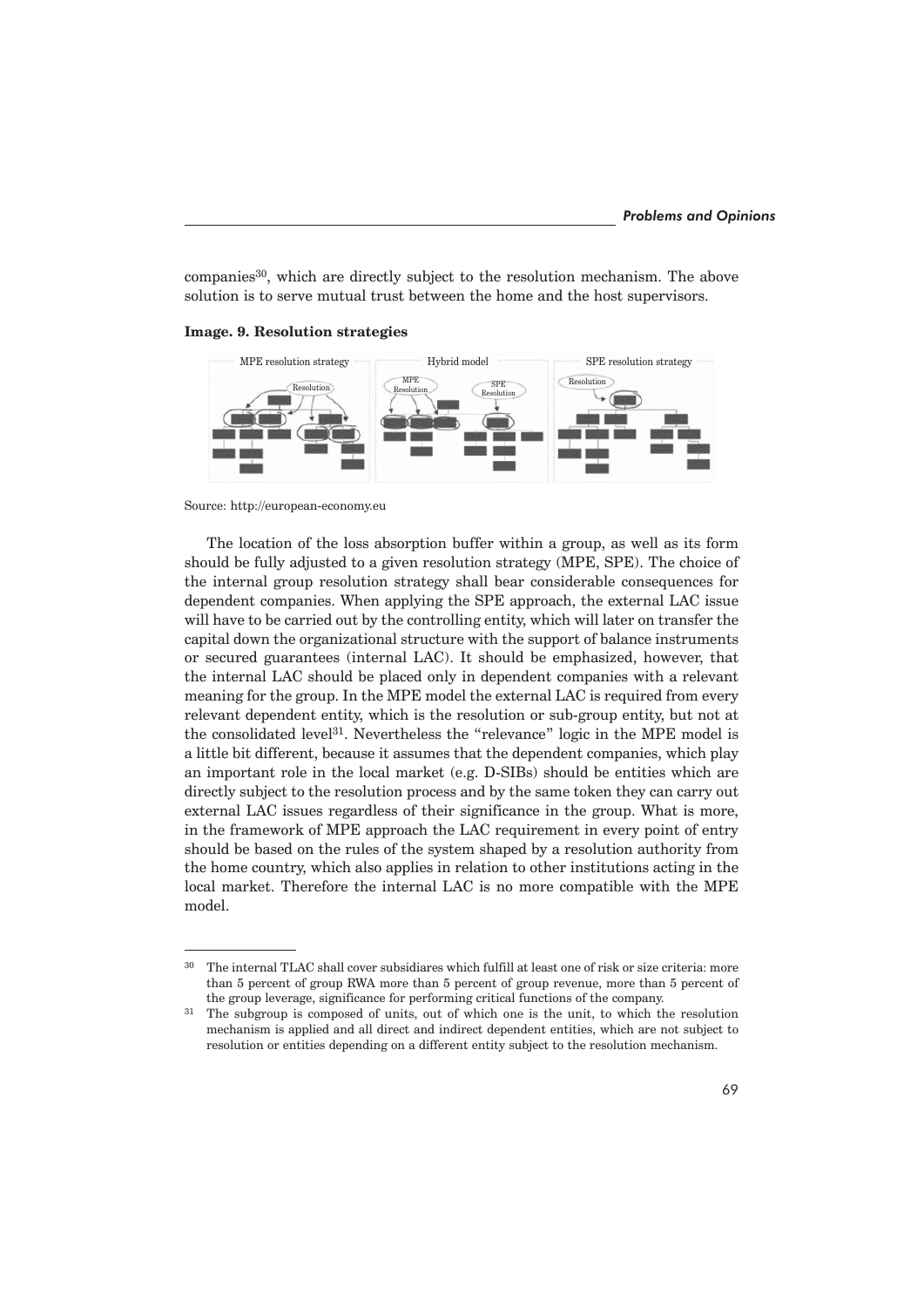3(60)/2015

|  | Table, 2. Differences between SPE and MPE |  |  |  |
|--|-------------------------------------------|--|--|--|
|  |                                           |  |  |  |

|                                                    | <b>SPE</b>                                                                                                           | <b>MPE</b>                                                                             |  |  |
|----------------------------------------------------|----------------------------------------------------------------------------------------------------------------------|----------------------------------------------------------------------------------------|--|--|
| Point of entry                                     | Controlling company – insolvency<br>of a consolidated group                                                          | Dependent company<br>- insolvency of a dependent<br>company                            |  |  |
| Entity<br>authorized<br>to carry out<br>resolution | Home country resolution authority                                                                                    | Host country resolution<br>authority                                                   |  |  |
| Roles of<br><b>Authorities</b>                     | Home – global executive authority<br>$Host - secondary$ executive<br>authority                                       | Home – coordinator/local<br>executive authority<br>Host – local executive<br>authority |  |  |
| Loss/bail-in                                       | Losses transferred to the<br>controlling company/obligatory<br>financial support addressed<br>to a dependent company | Losses on a local level<br>- voluntary support<br>of the controlling entity            |  |  |
| <b>External LAC</b>                                | On the level of the controlling<br>company                                                                           | On the individual level                                                                |  |  |
| Legal/<br>organizational<br>structure              | Department/dependent unit                                                                                            | Dependent unit                                                                         |  |  |
| <b>Operational</b><br>services                     | Decentralized, but independent                                                                                       | Decentralized – the units are<br>operationally independent                             |  |  |

Source: own work based on the TLAC consultancy document.

The choice between the MPE and SPE approach depends on particular features of cross-border institutions (size, interconnectedness, legal structure and the scope and level of complexity of the activity carried out by the company). The MPE Model fits the institutions whose business model is based on traditional retail banking, which have a big share of deposits in the structure of assets and act in the form of dependent companies with a high operational independence. The SPE model is applicable to strongly integrated entities, with a harmonized risk management system, generously financed in the wholesale market (by the controlling entity) and based on the internal group support. Practically it is possible to apply a combination of such strategies, as much adjusted to the specifics of the group as possible.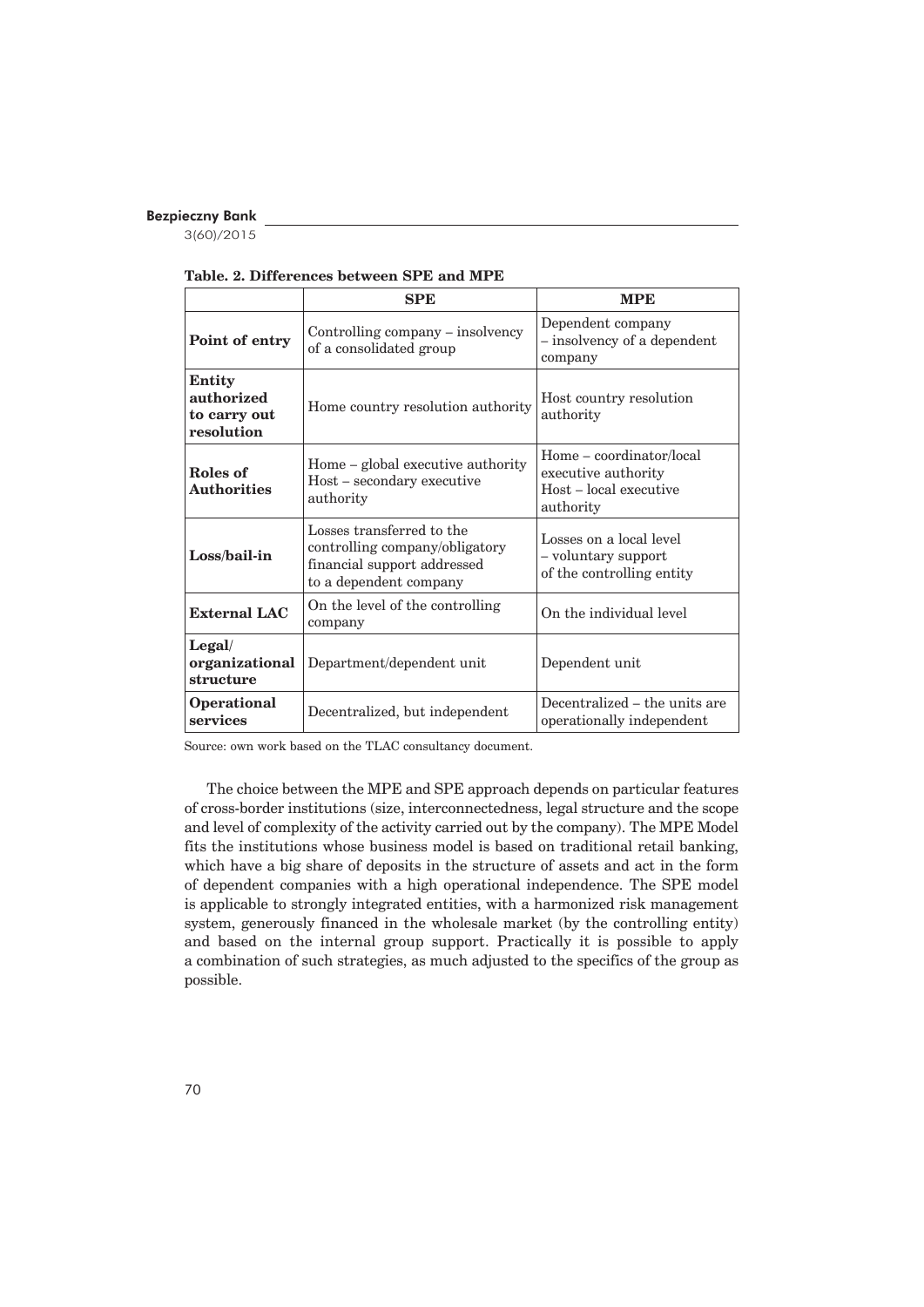# **5. TLAC/MREL INFLUENCE ON THE COSTS OF FINANCING POLISH BANKS**

In relation to organized bank groups acting as local subsidiares it is possible to apply various and independent recovery and resolution strategies by home resolution authorities. What is crucial, the nature and the scope of exposure in the framework or the group is strictly connected with the assumed resolution strategy. In the MPE model the mutual exposures practically do not exist or have a market nature, because their share in the form of a debt subject to write-down would bear a risk of infecting other units within the group. Whereas with the SPE approach, exposures of this type make the strategy pillar, because thanks to the purchase of eligible debt issued by the controlling entity, internal bail-in becomes possible and in consequence it may lead to the reresolution of the controlling entity.

The above solutions naturally beget questions what resolution strategies will be adopted with reference to cross-border bank groups which are composed of Polish subsidiares. As already mentioned the assumed strategies will determine the type (external vs. internal) and LAC locations within the group.

Considering that the Polish subsidiares are covered by BFG guarantees and their main clients are households and enterprises, the liquidity and capital management happens on the local level, the banks are characterized with a high degree of financial independence and the support inside the group is not systemic, the MPE approach seems to be more suitable. The scenario of adjustment of the MPE strategy would also fit in the supervisors' expectations, who perceive the local financing and proper capitalization of dependent entities as more and more important.

The MPE approach bears a lot of consequences in the scope of resolution. Most of all, the MPE strategy basically does not envisage meaningful exposures inside the group, so almost every independent entity within the group which may be subject to the resolution procedure must have an adequate loss-absorbing capacity resulting from its activity. In consequence, the biggest problem with the MPE approach for the banks defined as resolution entity may appear to be the fulfillment of the LAC requirement on the individual level, by a share capital issue or issue of another uncovered debt for external investors. The problem may be particularly troublesome in poorly developed countries, local capital markets and it may refer mainly to deposit banks with relatively lower ratings. It may be assumed that such banks, unable to carry out new issues of qualified debt, will be forced to meet the LAC requirement by the issue of a share capital and/or limitation of a dividend. which will influence the general increase of financing costs. In result it may lead to an increase of systemic risk, because the banks with deficits may try to compensate the financing costs increase by engaging in riskier yield searching strategy.

They account for a very low share of uncovered debt securities in the liabilities of Polish Banks and the shortage of eligible instruments may be disproportionately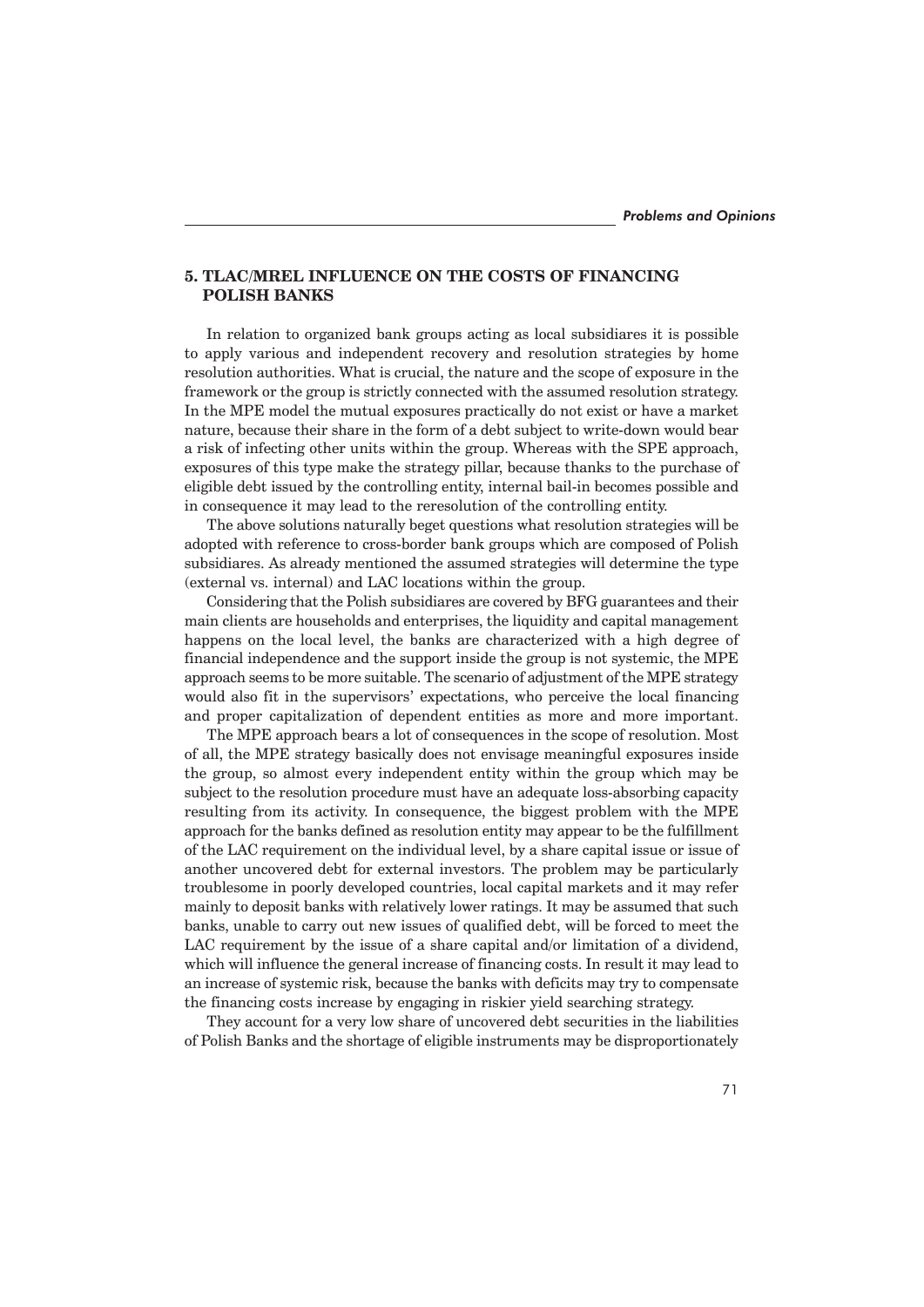3(60)/2015

higher than the shortage in 128 European banks participating in the research presented by EBA  $(0.1-0.2\%$  assets)<sup>32</sup>.

Although the decentralized MPE model is advantageous from the point of view of financial stability33 and fits better in the business model of Polish banks, from the point of view of G-SIBs it may appear less attractive than SPE. The decentralized model is recognized as less effective in terms of capital and liquidity management and its application does not require obtaining more capital and debt, which is subject to conversion in the whole group (additionally with a relatively higher cost), which leads to a failure in the use of the synergy effect inside the group. The above factors may lead to a situation, in which the bank transnational groups will be more willing to deploy an SPE type strategy, based on which the parent entities must have the internal LAC in required quantity and quality, because potential losses are shifted to a higher level within the group, whereas the capital and liquidity support is provided to dependent entities by parent entities.

Adopting the SPE strategy by resolution authorities with reference to G-SIBs would mean that the Polish subsidiares would have to fulfill the internal LAC requirement in the amount of 75–90 percent of the minimum LAC requirement of I Pillar (respective division borders will be established based on  $QIS$ )<sup>34</sup>, because some of them exceed the relevance threshold.

The amount of the internal loss absorbing buffer should be located based on balance transaction, if the home-host agreement between resolution authorities does not stipulate otherwise<sup>35</sup>. Then, in order to distribute funding and the loss absorption capacity in the group, the resolution entity (based on the model – holding company) invests in the internal LAC issued by operational authorities. Next, the resolution entity issues instruments in the market, possibly based on operations consistent with internal group regulations $36$ .

<sup>32</sup> *EBA Final Draft Regulatory Technical Standards on criteria for determining the minimum requirement for own funds and eligible liabilities under Directive 2014/59/EU, (EBA/RTS/2015/05).*

<sup>&</sup>lt;sup>33</sup> The present experience indicates that the potential of the SPE model may be too highly idealized. During the last financial crisis many situations were observed, in which the cooperation between departments and parent institutions mainly accounted for the interest of controlling entities. That is why in many jurisdictions the regulatory authorities were more friendly to the model of foreign bank activity in the form of subsidiares. Home supervisory authorities have little trust in the activity of foreign banks in the form of branches, which leads to doubts if the home authorities will be ready to accept the strongly integrated SPE model, which is based on a deep trust between the resolution authorities of various countries. Fiechter J., Otker-Robe I., Ilyina A., Hau M., Santos A., Surti J., *Subsidiaries or Branches: Does One Size Fit All?*, IMF Staff Discussion Note, 7 March 2011: chapter II).

<sup>&</sup>lt;sup>34</sup> The real value within the range shall be specified by a resolution authority of the host nation, which will also consult this decision with a home country resolution authority.

<sup>35</sup> *Key Attributes…, op.cit.*

With reservations of specific conditions the home and host authorities, which make up the *Crisis Management Group, CMG*) may undertake a common decision admitting a replacement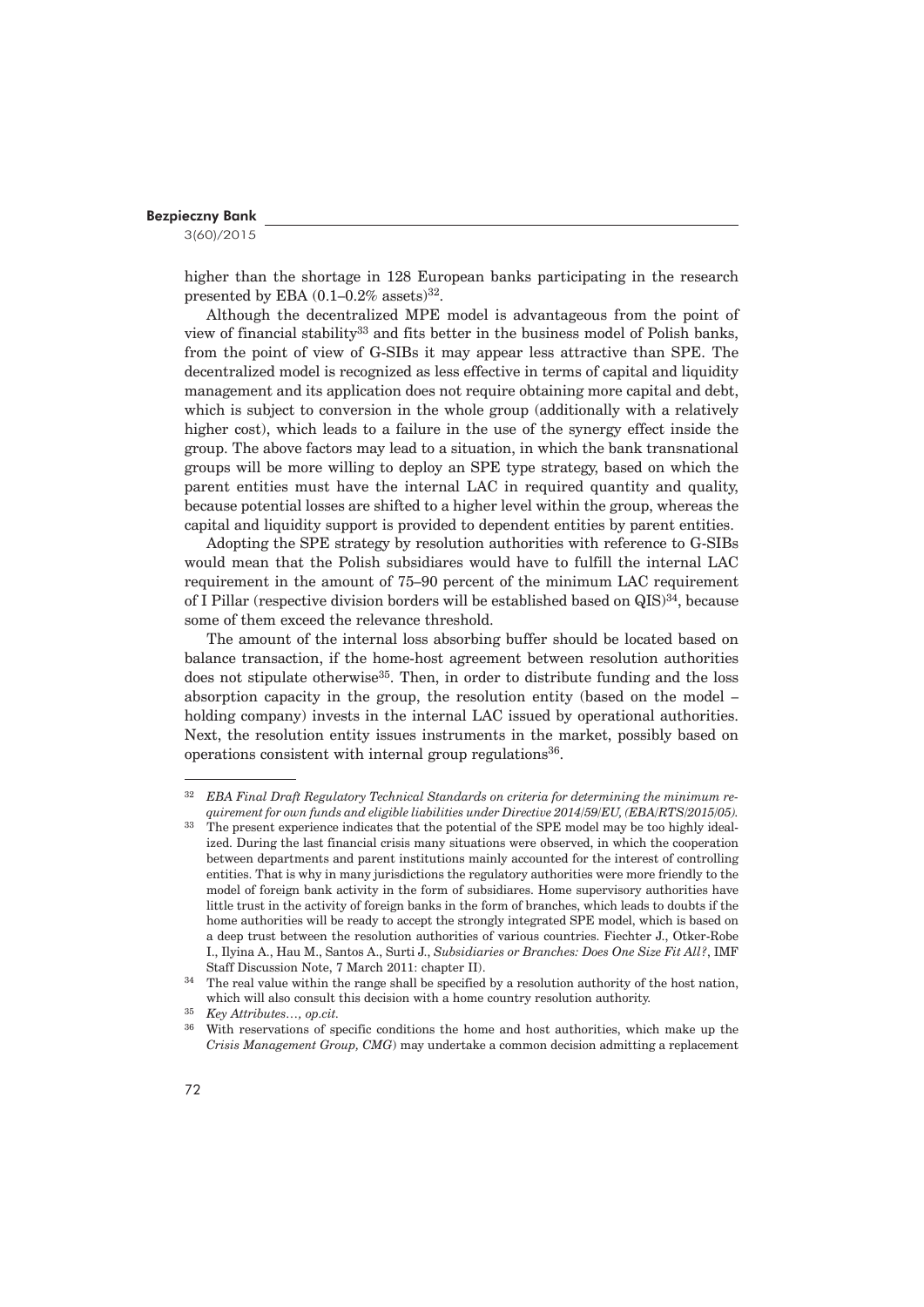When analyzing the advantages of the SPE model from the point of view of its influence on profitability of Polish banks it should be emphasized that it might limit the necessity to carry out huge issues of eligible liabilities with reference to external investors. However, a lot will depend on whether the above mentioned off-balance sheet instruments in the form of secured guarantees shall be applicable in practice. If relevant subsidiares are obliged to issue classical on-balance sheet instruments with reference to controlling entities, savings in terms of financing costs will be low (compared to the MPE strategy). Whereas it should be remembered that with the SPE approach a relevant increase is expected between the controlling entity and the dependent entity, which in consequence may lead to the increase in concentration and systemic significance.

The application of a hybrid strategy may not be excluded either. Then in key jurisdictions, in which G-SIBs operate demonstrate a high level of activity and operational integrity might be subject to resolution with the application of rules resulting from the SPE approach. Whereas operationally independent entities in other jurisdictions might be subject to an MPE based resolution.

# **6. SUMMARY**

New regulatory proposals in the scope of capital buffers which allow for effective undertaking of the resolution process constitute the next solution established on the international level, which is a part of the trend of strengthening banks' capital position. Although the structure of the Total Loss Absorption Capacity is not much different from the proposal presented by EBA (MREL), both initiatives will imply the necessity to issue many eligible instruments, which may be relevant in terms of costs of bank financing.

The structure of the loss absorbing buffers will be the strongest, and by the same, token the most transparent transmission channel of financial effects of the BRR directive on banks. Whereas LAC obliges financial credit institutions to maintain a certain level of financing in the form of eligible liabilities, it should be expected that in case of many institutions it will be necessary to change the financing structure, which may be reflected in the funding costs eventually.

The solutions proposed by FSB are indisputably important for credit institutions acting in the Polish market and they are subsidiaries in relation to cross border bank groups. The banks whose owners are foreign groups had over 60 percent of assets of the Polish banking sector at the end of 2014. The owners of eight domestic

of the internal LAC made of balance positions covered with guarantees. Also in certain specific cases the capital instruments, which are parts of Tier I and Tier II capital acquired by outside investors may be included in the internal TLAC requirement.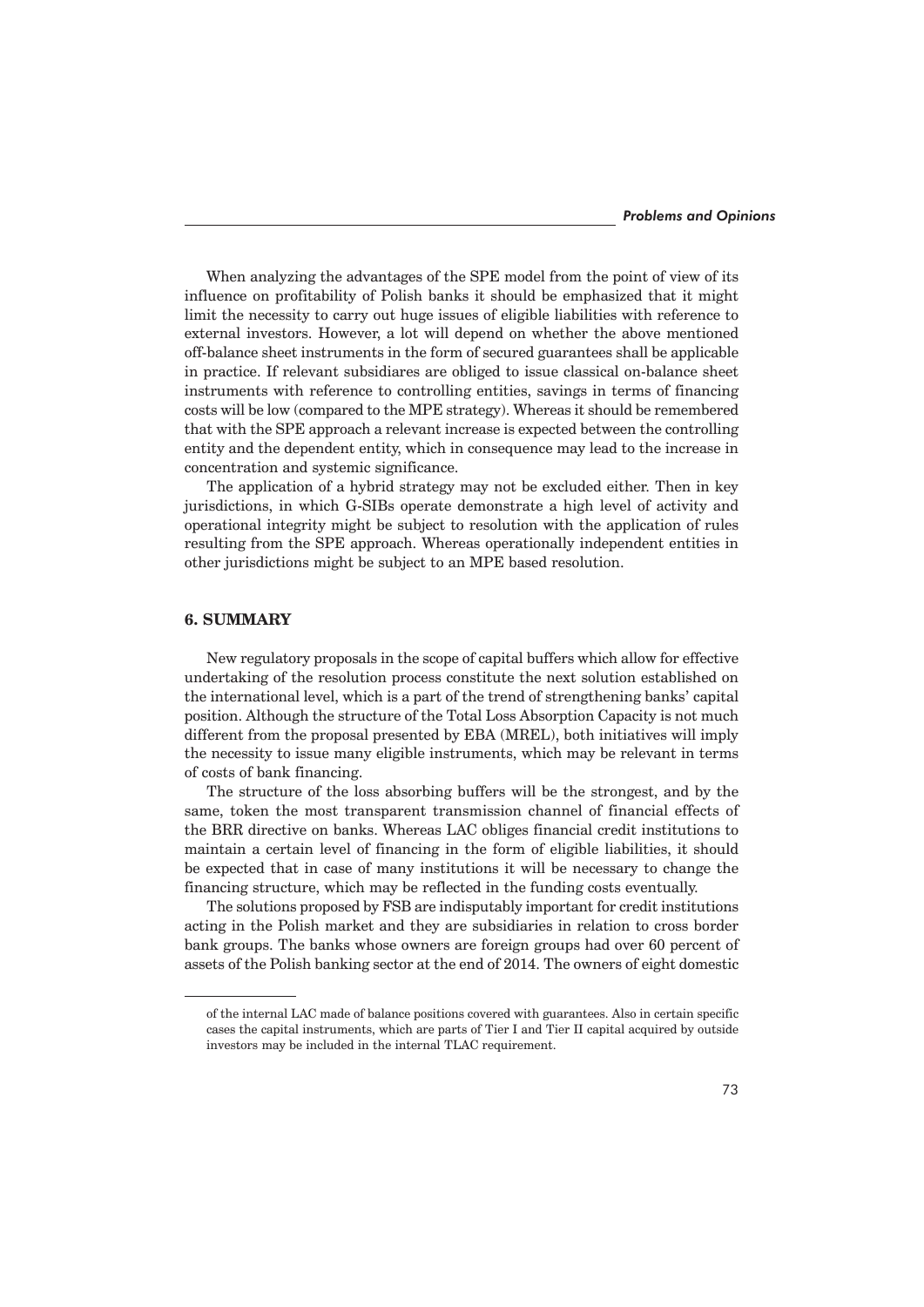3(60)/2015

banks are controlling entities on the G-SIBs list. It means that certain relevant subsidiaries will have to maintain additional capital buffers. The level and the type of loss absorbing buffer (internal vs. external), will mostly depend on the resolution strategy assumed by the authorities. In case of banks controlled by domestic investors, MREL will be appointed in accordance with indicated risk criteria by the Polish resolution authority, whereas banks of systemic importance can expect that this requirement may amount to 8 percent of liabilities or even double the capital requirement (with respective buffers). Whereas small institutions, which may be liquidated in normal insolvency procedure, will not be subject to resolution and by the same token they will not have to have the loss absorption and recapitalization capacity.

From the point of view of the whole banking sector it should be assumed that the introduction of TLAC/MREL in proposed quantities leads to a considerable increase of demand for capital, both own capital as well as the debt (especially long term) capital in the European market. The LAC requirement in a way penalizes credit institutions which have traditional banking based on retail deposits. For such banks LAC will create a conflict risk between prudential policy and the resolution policy by encouraging deposit based banks to issue debt and artificially increase leverage37.

Banks which finance their activity with traditional deposits will have to redirect the financing model even more to uncovered debt instruments, which are classified under Total Loss Absorption Capacity. It means a high supply of capital instruments with a limited demand for such instruments, which may impede the ability to obtain capital quickly and at a good price.

Due to the necessity to reorganize the capital structure, this factor in the average period will probably add to the general increase of financing costs for banks, but in the longer run it will have a positive influence on their stability, and by the same on the risk assessment by investors. In case of the Polish banking sector the BRR directive may constitute an additional incentive of a longterm development of the securities market. On the one hand the potential drop of interest rates on mortgage bonds should encourage banks to higher diversification of sources of funding based on these types of instruments. On the other hand the minimum MREL requirement will impose a pressure on the issue of eligible liabilities.

However it should be noted that the practice of resolution is at nascent stage in Europe, whereas in Poland no proper legislative solutions have been introduced

 $37$  This adverse effect may be mitigated to a certain degree, because RTS enables resolution authorities to reduce MREL by accounting for an estimated contribution from the deposit guarantee system. In case of Poland this factor may appear important, because the main source of financing home banks are guaranteed deposits and the deposit guarantee system belongs to the most capitalized ones in Europe.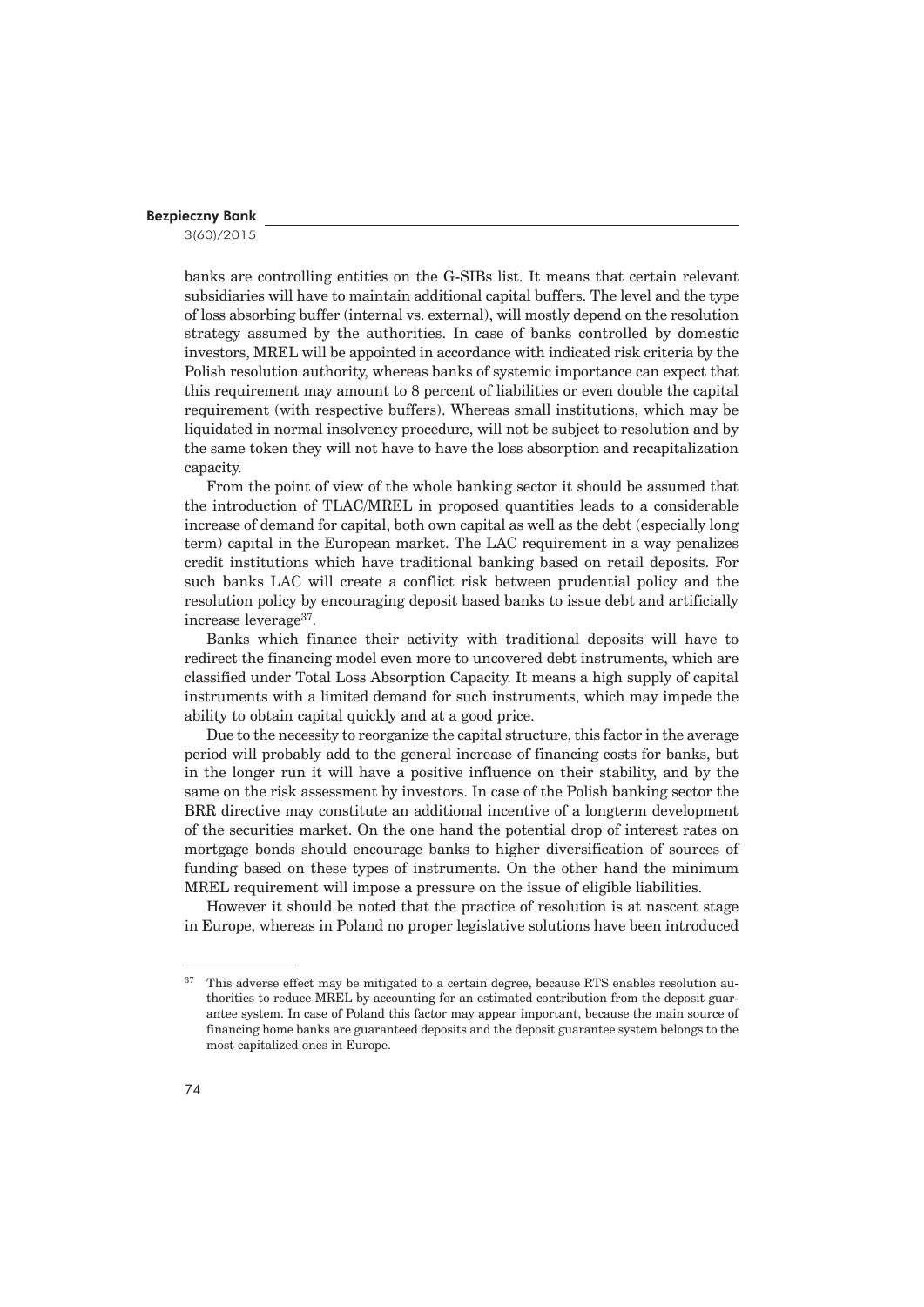so far in this area. It means that until the resolution authority determines MREL, Polish institutions will run their activities with a high level of uncertainty. This is why banks should aim at a maintenance of relatively high capital buffers (also composed of debt instruments) in order to anticipate future trends in the scope of regulatory solutions, as well as to avoid the necessity to undertake a sudden capitalization process at unattractive prices.

## **Abstract**

The recent financial crisis had a turbulent onset when professional institutional investors decided to withdraw their funding from banks, sparked by fear of credit losses and unmanageable capital requirements in, most notably, the investment portfolios of these banks.

In recent years regulators developed a comprehensive set of reform measures aiming to improve the banking sector's ability to absorb shocks arising from financial and economic stress, improve risk management and governance, strengthen banks' transparency and disclosures.

At the same time, steps were taken to better prepare for the event of a gone concern situation: recovery plans and resolution plans were drafted by banks and regulators respectively. For G-SIBs, on top of these plans, additional loss absorbing capacity is needed to ensure that, in case of a default, these financial institutions can be resolved in an orderly manner without taxpayer support.

The purpose of this article is to present recent regulatory initiatives in the field of loss-absorbing capital buffers and their impact on banks' capital structure and cost of financing.

**Key words:** capital buffers, capital management, TLAC, MREL, bank resolution and recovery, capital requirements, banking regulations, G-SIBs, financial safety net, costs of financing banks

## **References**

## **Publications**

- *Adequacy of loss-absorbing capacity of global systemically important banks in resolution*, Consultative Document, FSB, 10 November 2014.
- Admati A.R., DeMarzo P.M., Hellwig M.F., Pfleiderer P., *Fallacies, Irrelevant Facts, and Myths in the Discussion of Capital Regulation: Why Bank Equity is Not Socially*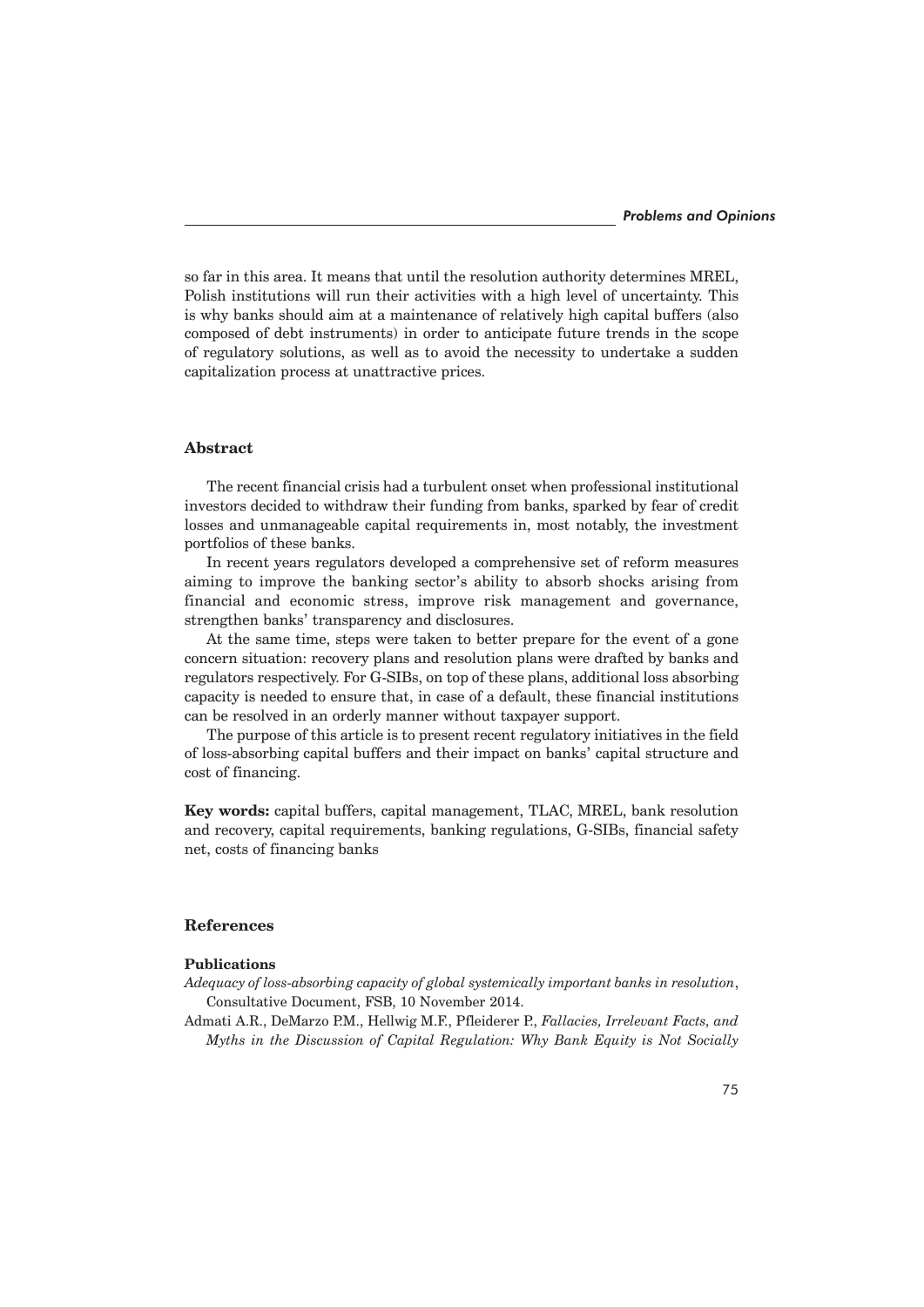3(60)/2015

*Expensive*, Rock Center for Corporate Governance at Stanford University Working Paper 86, 2011.

Bańbuła P., *Polityka makroostrożnościowa: przesłanki, cele, instrumenty i wyzwania,* NBP, Materiały i Studia nr 283, 2013.

*European Covered Bond Fact Book,* ECBC, 2014.

- *EU loss-absorbing capacity requirement: final MREL guidelines*, BBVA, 7 July 2015.
- Fiechter J., Otker-Robe I., Ilyina A., Hau M., Santos A., Surti J., *Subsidiaries or Branches: Does One Size Fit All?*, IMF Staff Discussion Note, 7 March 2011: chapter II).
- *Global Financial Stability Report*, IMF, April, 2014.
- Gracie A., *Total Loss-Absorbing Capacity the thinking behind the FSB Term Sheet*, BoE, Citi European Credit Conference, December 2014.
- Haldane A.G., *Banking on the state*, BIS, BIS Review 139/2009.
- How A Bail-In Tool Could Affect Our Ratings On EU Banks, S&P, 2012, May 10.
- *Key Attributes of Effective Resolution Regimes for Financial Institutions*, FSB, October 2014.
- Laeven L., Valencia F., *Resolution of Banking Crises: The Good, the Bad, and the Ugly, in Financial Crises: Causes, Consequences, and Policy Responses*, IMF, 2014.
- Marsh A., *Covered Bond Bail-in Benefit Prompts Moody's Ratings Proposal*, 2013.
- Pawłowicz L., *Hazard moralny w finansach i bankowości*, "Sektor bankowy w Europie. Co zmieniï kryzys?", Zeszyty BRE Bank – CASE Nr 126/2013.
- Stolz P., Wedow M., *Extraordinary Measures in Extraordinary Times: Public Measures of Support of the Financial Sector in the EU and the United States*, European Central Bank Occasional Paper No. 117, Frankfurt, 2010.
- *Ten key points from the FSB's TLAC ratio*, PwC, November 2014.
- *Thematic Review on Resolution Regimes-Peer Review Report*, FSB, April 2013.
- *Total Loss-Absorbing Capacity (TLAC): making bail-in feasible and credible instead of bail-out*, BBVA, November 2014, p. 5.
- Tsesmelidakis Z., Merton R., *The Value of Implicit Guarantees*, IMF Working Paper No. 12/128, 2012.

## **Legal document:**

- *European Parliament and Council Directive 2014/59/EU of 15 May 2014 establishing framework for the needs of running recovery and reorganization and resolution activities with reference to credit institutions and investment companies and amending the Council Directive 82/891/EEC and European Parliament and Council Directive 2001/24/WE, 2002/47/EC, 2004/25/EC, 2005/56/EC, 2007/36/EC, 2011/35/ EU, 2012/30/EU and 2013/36/EU and the Regulation of the European Parliament and Council (EU) No. 1093/2010 and (UE) No. 648/2012*, Official Gazette EU 2014 L 173.
- *EBA Final Draft Regulatory Technical Standards on criteria for determining the minimum requirement for own funds and eligible liabilities under Directive 2014/59/ EU, (EBA/RTS/2015/05).*